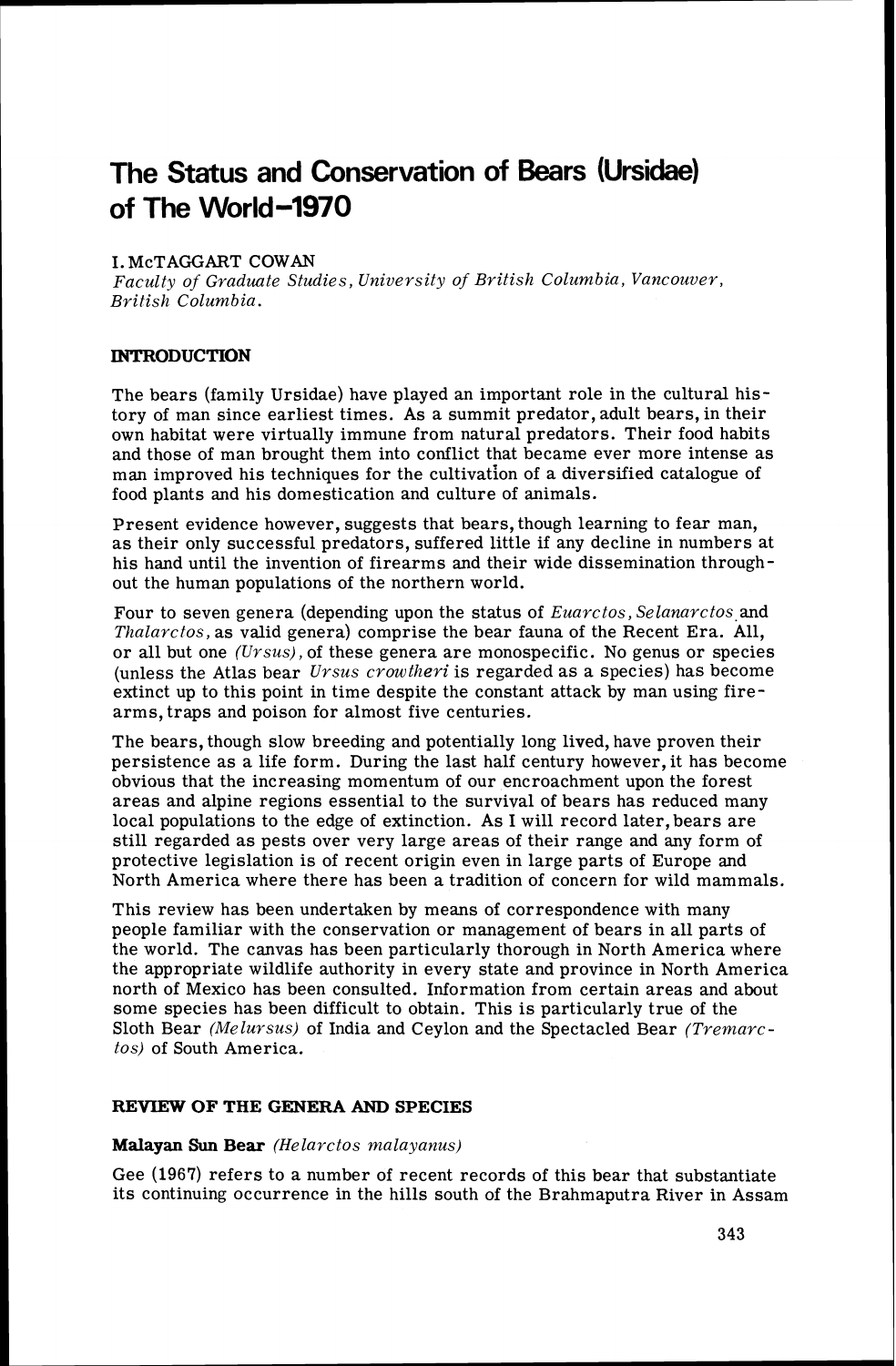and southward into the Mizo Hills and to the Manipur region of north east India. It is apparently uncommon there but whether its numbers have declined in the last 30 years is not known. It has been seen in Kaziranga.

I have no recent reports from East Pakistan.

It occurs throughout Burma, most numerous in the far north and far south, usually in heavy cover. In Burma, until 1931 there was a bounty on tiger, leopard, bear and wild dog. During the period of the bounty upwards of 1000 bears (species not stated) a year were turned in for the reward. Subsequently the recorded kill was much lower, averaging about 200 per annum between 1931 and 1938. I have been unable to obtain any recent figures.

*Helarctos* is still widely distributed in Malaya but is nowhere abundant (Mohd Khan *in lit.* 1970). As an indication of numbers present Khan states that between 1965 and 1969 a total of 12 of these bears was reported seen or killed in the 8000 square mile Perak State of Northern Malaya.

The present emphasis upon timber production in Burma and adjacent countries to the east is resulting in rapid destruction of habitat and a decline in abundance of many of the larger carnivores including the forest inhabiting bears.

The species still occurs on Sumatra and on Borneo but there is no information on its present status there nor in Indo-China (Davis 1962).

*Protection.* This bear sometimes causes damage to coconut trees in plantations and under such circumstances some are shot. It is classified as big game in Malaya but is seldom hunted. Khan regards the legal protection as effective, illegal shooting carries a \$1000 fine, snaring a maximum fine of \$2000 or 2 years imprisonment. The major cause of destruction by man is the steel wire snare set mainly for wild pig. In other parts of its range effective protection for the species is lacking.

#### **Sloth Bear** *(Melursus ursinus)*

This species formerly inhabited Ceylon and South India with the northern boundary of its range at the Himalayan foothills and the Indian desert. It is still present in India but I have been unable to obtain any up to date information on its status or distribution. In Ceylon the Sloth Bear survives in the wilder dry jungles. It inhabits only the driest areas of the low country and does not reach the hills or wet jungle zones.

The species is protected in the National Parks and may be considered abundant in the Ruhunu and Wilpattu National Parks, although even here its crude density runs at about 1 animal per 8 square miles (2073 hectares). Land clearing and deforestation are having a greater impact than hunting (J.Eisenberg *in lit.* 1970).

In India it was abundant over large areas twenty years ago but is reduced now to vanishing status over most of its range. Objective data have been impossible to obtain but M. Krishnan *(in lit.* 1970) reports that serious efforts to find bear or their signs in Mudumalai Sanctuary (Nilgiris) in 1966, '69 and '70 failed. The species was regularly observed there as recently as 1963.

The same correspondent points to the burgeoning human population with its attendant invasion and denudation of forest areas and accompanying harassment of the bears as the cause of the decline.

In Kanha National Park, Schaller (1967) saw bears on 7 occasions during his months of field work there.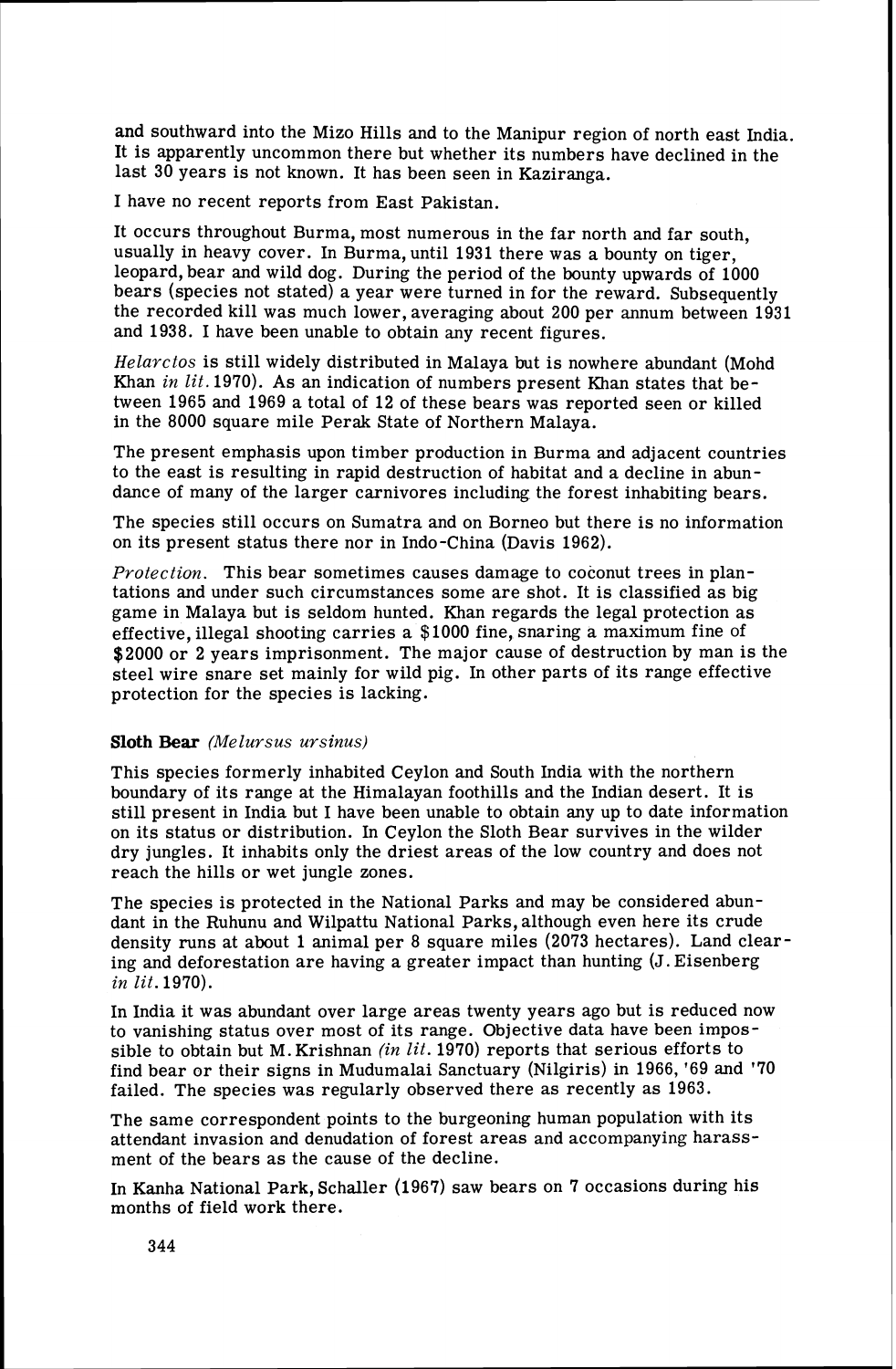*Protection.* There is no effective protection in India. Even in sanctuaries poaching has been rife. Unless the protection of this species is recognized as urgent and is undertaken with vigour it appears unlikely that the Sloth Bear will survive.

In recent years Ceylon has imposed some protective legislation, including license restrictions. It is not known whether these can be effectively enforced where bears and man are in conflict of interest in the vicinity of remote villages. Apparently, apart from destruction induced by human fear and crop damage, the fat and baculum are in strong demand and serve as a further incentive for killing the Sloth Bear.

## Spectacled Bear *(Tremarctos ornatus)*

The only information available on the status of this species is given by Grimwood (1969) and Erickson (1966).

To quote Erickson *(00. cit.)* the Spectacled Bear is now, and has probably always been, rare at the northern end of its range in Venezuela. In Colombia the species occurs in the west, east and central Andes mountains where its numbers have been markedly reduced. In Ecuador the status of the Spectacled Bear remains good with near pristine populations remaining throughout areas of suitable habitat, usually above 2,000 ft. elevation. Less is known about the species in Bolivia but it appears to be in fair numbers.

Grimwood *(op. cif.)* states that in Peru the Spectacled Bear is scattered in small groups in most parts of its range west of the Andes and it is under heavy hunting pressure. To the east of the Andes its status is perhaps somewhat better but only where its range is remote from habitation.

The total Peruvian population is said to have been, at that date, not less than 800 nor more than 2000. Some are in Manu National Park and a few others in the proposed Cordillera Blanca National Park. The effectiveness of protection in these parks is not known.

This is one of the species more immediately threatened by hunting than by habitat destruction.

# Asiatic Black Bear *(Selenarctos thibetanus)*

This species occurs through southern and eastern Asia from West Pakistan, Baluchistan and Afghanistan east to Indo-China, through much of China, Manchuria, Korea and Japan. There is an isolated population on Taiwan. In eastern Asia the species extends northeast through the Chinese Peoples Republic along the Boreinsky mountain ridge to the Baranja River. It crosses the Amur River into USSR between latitudes 131°50' and 136"15' north to about longitude 50" (Bromley 1965).

The main surviving population in West Pakistan is probably in the mountainous area between Dir Stab and extreme north west Swat Kahistan. 'Here again no proper population surveys. . .have ever been taken and the population could be under 200 head' (Roberts *in lit.* 1970). A few survive in the forested valleys of Chitral State and elsewhere through the forested lower mountain slopes under monsoon influence. They are frequently in close contact with human populations and under heavy pressure. There is a market for cubs for training as performing bears.

An isolated population, recognized as subspecies S. *t.gedrosianus,* occurs in the tropical thorn scrub forest of southern Baluchistan (Kolat region). It is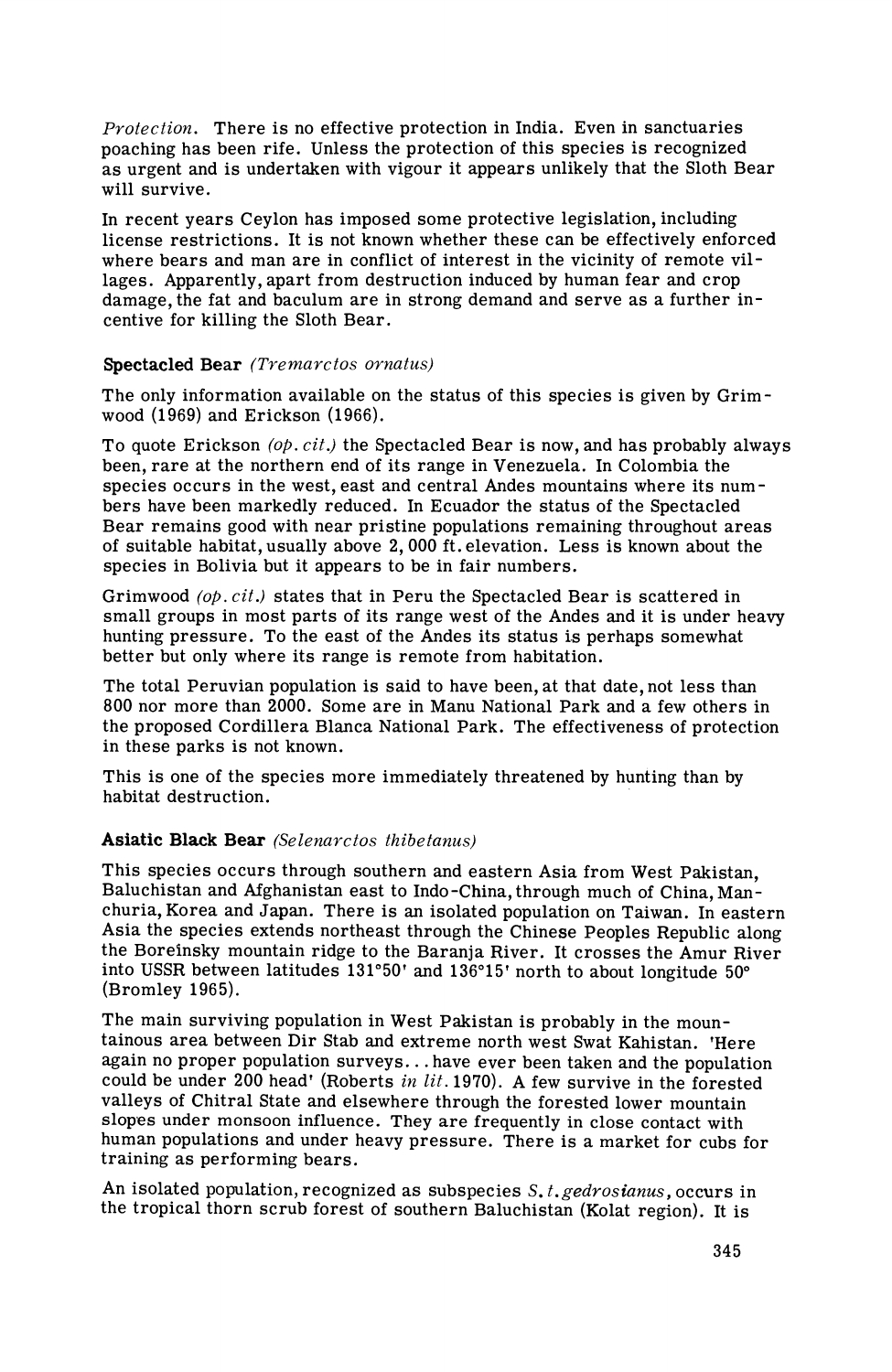now but a relict population, is under heavy local pressure, and is in danger of extermination. Its survival will probably depend upon the provision of total protection, vigorously enforced, along with a programme of compensation for crop damage.

The Black Bear was formerly quite common in the narrow belt of West Pakistan that receives some summer rain, i.e. the Murrie Hills, southern Azad Kashmir and Hazara, and the lower parts of the valleys of Swat, Dir and Chitral. They have now virtually disappeared from the Murrie Hills (one killed 1969) (Grimwood *in* lit. 1970).

They are frequently involved in killing young sheep and goats and for this reason are shot at whenever seen. There is virtually no sport hunting of this bear. Forest destruction is the primary cause of decline in numbers. Human populations are increasing in all valleys and the result is grazing of sheep and goats, cutting of timber, collecting underbrush for firewood, and cultivation of all arable land.

*Protection.* The West Pakistan Wildlife Protection Ordinances (1959) gave no protection to the Black Bear as it appeared neither as a game species nor a protected species. There was no provision for game reserves or national parks for the protection of large mammals including bear. Gilgit and Baltistan are administered by a special department of the central government and they too have no protective legislation. Until about 1968, Chitral, Dir, Swat and Kalam were semi-independent states whose rulers issued no written conservation laws but could, and sometimes did, take fairly effective steps to protect game. Most of the rulers maintained private hunting preserves where game, including bears, became abundant. Since these preserves were eliminated the areas have been heavily poached and all game is rapidly disappearing.

Present efforts are being devoted to promulgating a uniform wildlife conservation law to apply throughout the whole of Pakistan. The Baluchistan race of the Black Bear *(Selanavctos t.gedvosianus)* will be given protected status and the other race game status. A high fee will be levied for hunting it. However, enforcement is likely to prove difficult.

The draft of the new law also provides for national parks and reserves and two areas proposed for national parks (in Kalam and Gilgit) will include modest populations of Black Bears. Again the success of these areas for large animal conservation will depend upon the effectiveness of the law enforcement effort (Grimwood *loc. cit.).* 

In East Pakistan forest destruction has virtually eliminated bears.

I have been unable to obtain any specific information upon the status of the Black Bear in India. It still occurs in some of the forested areas but in greatly reduced numbers. Schaller (1969) reports sighting Black Bears on 17 occasions between October 6 and 21,1968, in Dachigam Sanctuary, Kashmir. If these were not repetitive sightings of one or two individuals a fair population is indicated.

The species occurs throughout Burma where it is most plentiful in the mountainous country of heavy forest, less common in the south (Yin *in lit.* 1970). The greatly increased forestry activity has brought many more people into the remote areas of Burma, Assam, Thailand and adjacent countries and has led also to greatly accelerated alteration of the forest habitat. There has been a coincident decline in bear populations but substantial data are lacking.

Small populations occur in some of the National Parks and Wildlife Sanctuaries. Specifically I am informed that there were 15 *Selanarctos* in Shursettaw Wild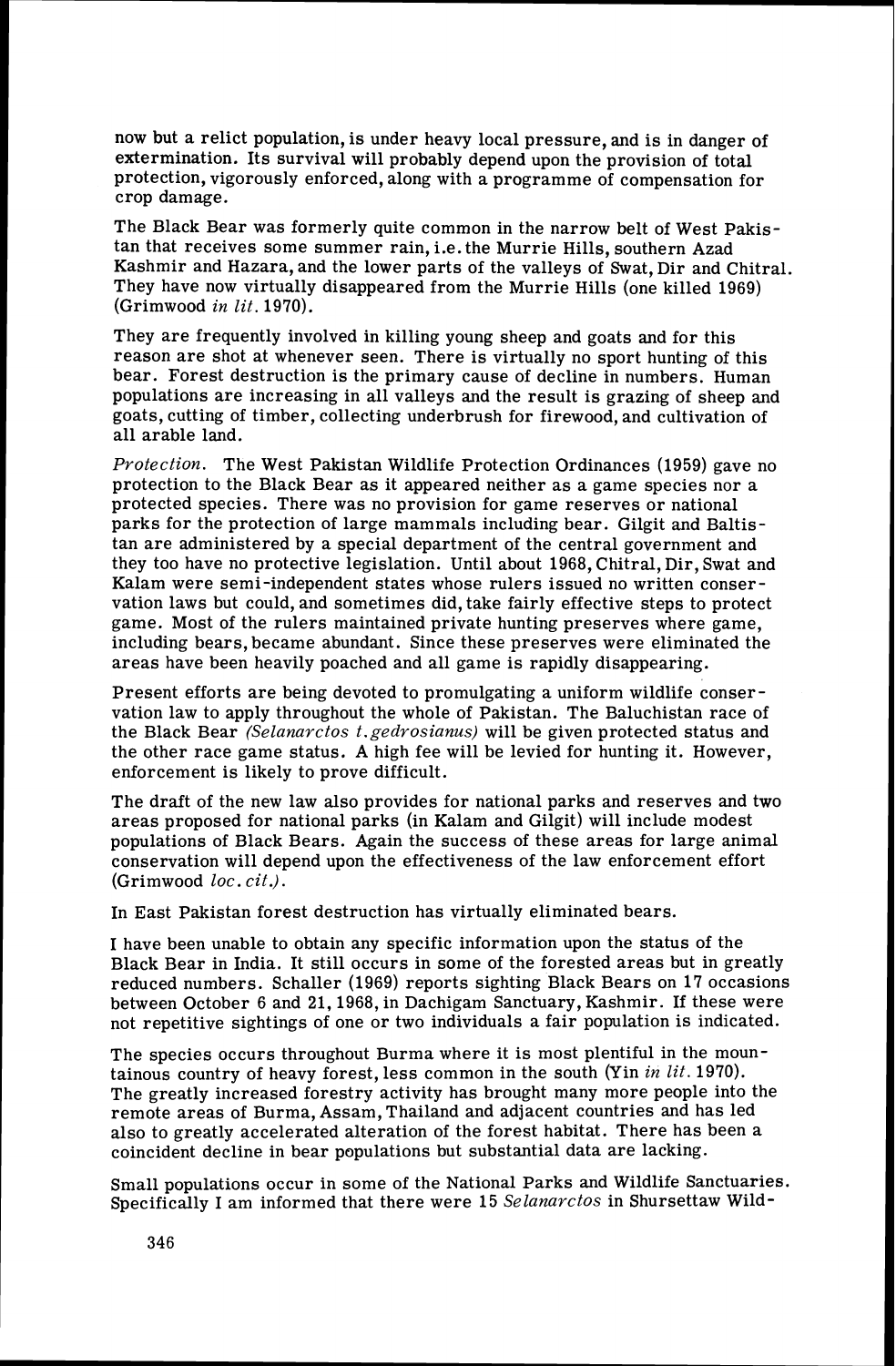life Sanctuary of Burma. The Sanctuary is 213 square miles in area (Yin in *lit.*  1970). Three others were seen in August and September 1970,in Shur-u daung Sanctuary, Shan State (126 square miles).

The Black Bear occurs through the forested areas of China, Korea and onto the islands of Honshu, Shikoku and Kyushu in Japan. There has been no attempt to census the number of the Japanese race of the Black Bear (S.*t.japonicus).*  Masatomi *(in lit.* 1970) says they are scarce on Kyushu and Shikoku but abundant on Honshu.

Numbers killed per year have been:\*

| 1925 | 803 | 1961 | 802  |
|------|-----|------|------|
| 1935 | 964 | 1962 | 1124 |
| 1945 | 613 | 1964 | 908  |
| 1955 | 768 | 1965 | 629  |
| 1960 | 777 | 1966 | 680  |

Mean 1925-55 decades =  $787/yr$ . Mean 1960-66 =  $853/yr$ .

\*From Masatomi *(op. cif*.)

If kill is an accurate indicator of population there is no evidence of a decline in numbers through the last 40 years. There is steady invasion of bear habitat by human land clearing and almost certainly numbers will decline.

#### Brown and Grizzly Bears *(Ursus arctos)*

This species has the widest distribution of any of the bears. In pre-firearm days its range included the continental holarctic where it was largely confined to the tundra and subtundra and was generally absent from the heavily forested taiga. In Europe it occurred through all the mountainous areas south into Italy and the Caucasus. In Asia its western limits were in the mountains of Asia Minor, southern limits were reached in the Himalayas of India and West Pakistan and eastward through this and associated ranges through Mongolia. Hokkaido of the Japanese Islands had a population. There was an isolated population in the Atlas Mountains of North Africa.

In North America it inhabited the western mountain ranges south into Chihuahua, Sonora and northern Baja California, Mexico, and eastward across the Canadian prairies as far as western Manitoba. Insular populations flourished on Kodiak, Afognak, Baranoff, Montague, Chichagoff and Admiralty Islands. A population on the Arctic tundra and subtundra area from Alaska eastward across the Northwest Territory of Canada did not reach much beyond the Thelon River in primitive time (Banfield 1960).

*Present Status in Eurasia.* It is interesting to note that the species still occurs at or near both its northern and southern extremes of original distribution in both Eurasia and North America even though its numbers are greatly reduced and in vast areas it has become extinct. The North African race was exterminated about a century ago.

In the northern areas of Europe, Grenquist (1970) refers to apparent recent increases in the Brown Bear in Finland. He refers to annual kills in the 1870's of 100 bears per year,declining to 20 per year in the decade 1910-20, rising to 95 per year in the decade 1920-30; 48 per year in 1930-40; 40-50 per year in 1940-50. More recently 75 bears were shot in 1965,97 in 1966 and 51 in 1969 (Pulliainen 1971).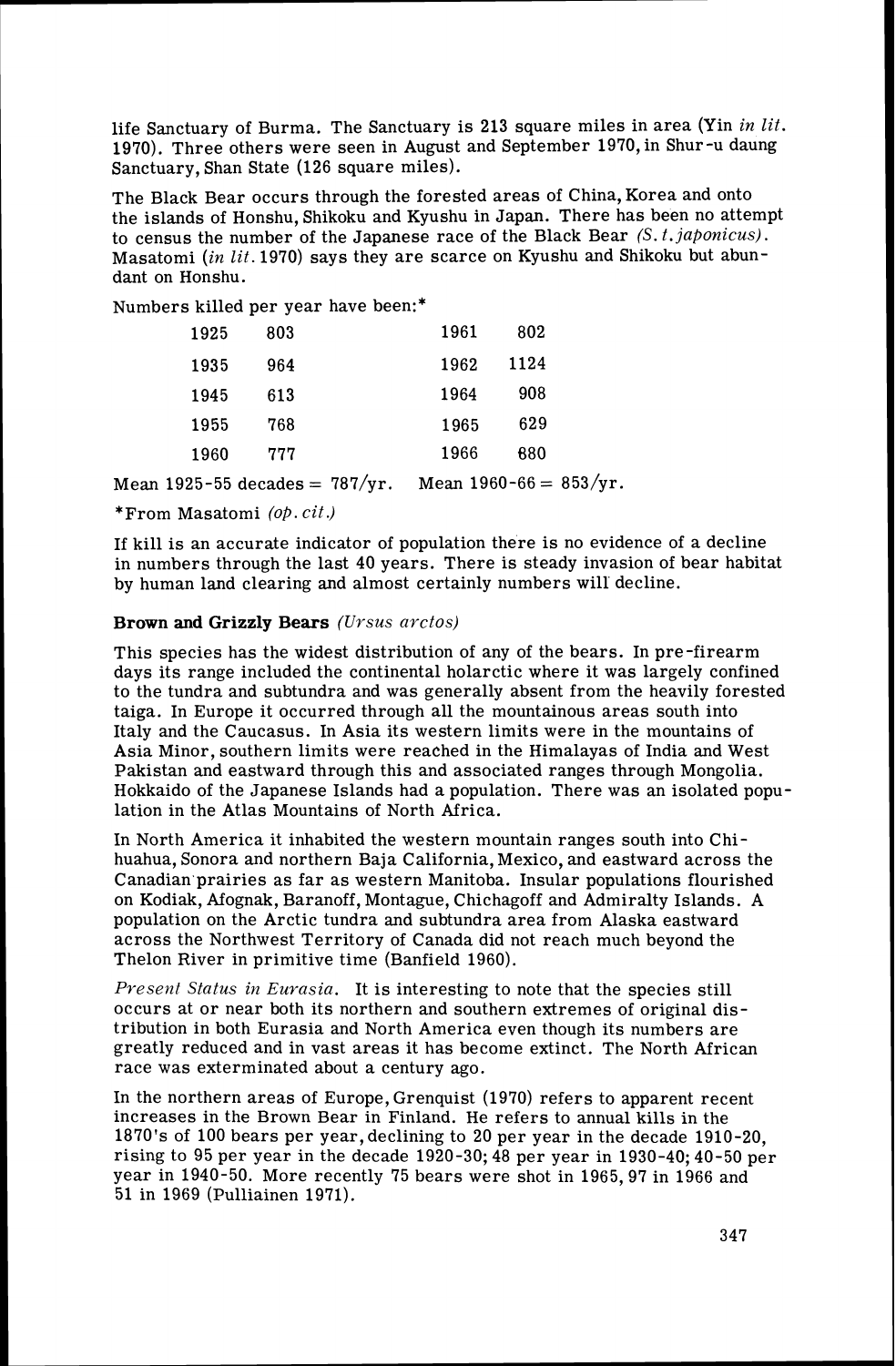This suggests a population of close to 1000 bears. Not until 1965 was there protective legislation. In that year hunting was prohibited during the winter months.

The primitive Norwegian population in about A.D. 1500 was probably less than 2000 bears. Sharp decrease in numbers began with the arrival of firearms about A.D. 1600 and continued at approximately the same rate through the 19th century and until the beginning of the 20th century, by which time the population had been reduced to isolated remnants (Myrberget 1969). The total Norwegian population is now estimated to be between 25 and 50 individuals. A particularly interesting population is that in Vassfaret, estimated at 10-20 individuals (Elgmork 1966). This has been virtually unmolested since 1949, but there appears to be a slow decline in numbers. The area is experiencing greatly increased human activity.

Despite the very small numbers, hunting is still permitted by local land owners during an open season June 15 to November 1. The late opening is a recent (1966) innovation to prevent hunting from snow-mobiles. I have no figures upon the number killed.

The population in Sweden reached a low point in the 1930's. Total protection was in force for many years but was removed in 1943. A two month open season led to intensive hunting in the mountains of Swedish Lapland. There appears to have been a movement of bears out of these mountains into the provinces of Norrbotten and Vasterbotten, where there was an increase in numbers. The total population decreased during the 1940's and 1950's. During the 1960's improved management led to a slow increase. **A** census in 1957 gave 252 bears (Curry-Lindahl 1965). The total population after the hunting season in 1967, appears to approximate about 400 animals though the published statistics are ambiguous (Haglund 1968).

The status of *Ursus arctos* in the USSR has been summarized for me by A.A. Kistchinski of the Central Laboratory on Nature Conservation, Moscow *(in lit.*  1970). He lists about 180 bears in Estonia, 80 in Byelorussia, 6000 in Northwest European parts of USSR, 10,000-12,000 in the Northeastern parts of USSR, 4000-5000 in Central European parts of USSR, and in Asiatic USSR 'several dozens of thousands' including 15,000-20,000 in Kamtchatka. The total USSR population was estimated by Verestschagen (1967) to be in the vicinity of 100,000 bears.

Kistschinski reports densities of up to 1-3 bears per 10 sq.km. (about 3.8 sq. miles) in some of the most densely populated areas as in the Sikhate-Alyn Mts., Northwestern Caucasus, Altai and Sayan Mts., and near Baikal regions.

In Yugoslavia the Brown Bear has been increasing since 1940 until today there are about 2000 in the central part of the country (Isakovic 1970). In 1971 there are reported to be more than 3000 bears chiefly living in the Carpathian region of Rumania (Curry -Lindahl, in *lit.* 1971).

The southernmost population in Western Europe is the  $60-80<sup>\pm</sup>$  individuals in Abruzzo National Park and adjacent mountains of central Italy. This stock inhabits an area of 600 sq. km. and offers unique opportunities for research into population dynamics. Franco Tassi (in *lit.* 1970) reports that the main reason for the shrinkage of range and decline in numbers has been the destruction of its forest habitat. Inevitably the increased contact with man gives rise to some illegal killing. Though 500 sq.km. of its range are within a National Park the area has been difficult to protect and its attenuated shape is ineffective in providing for the total needs of even a small part of the bear population.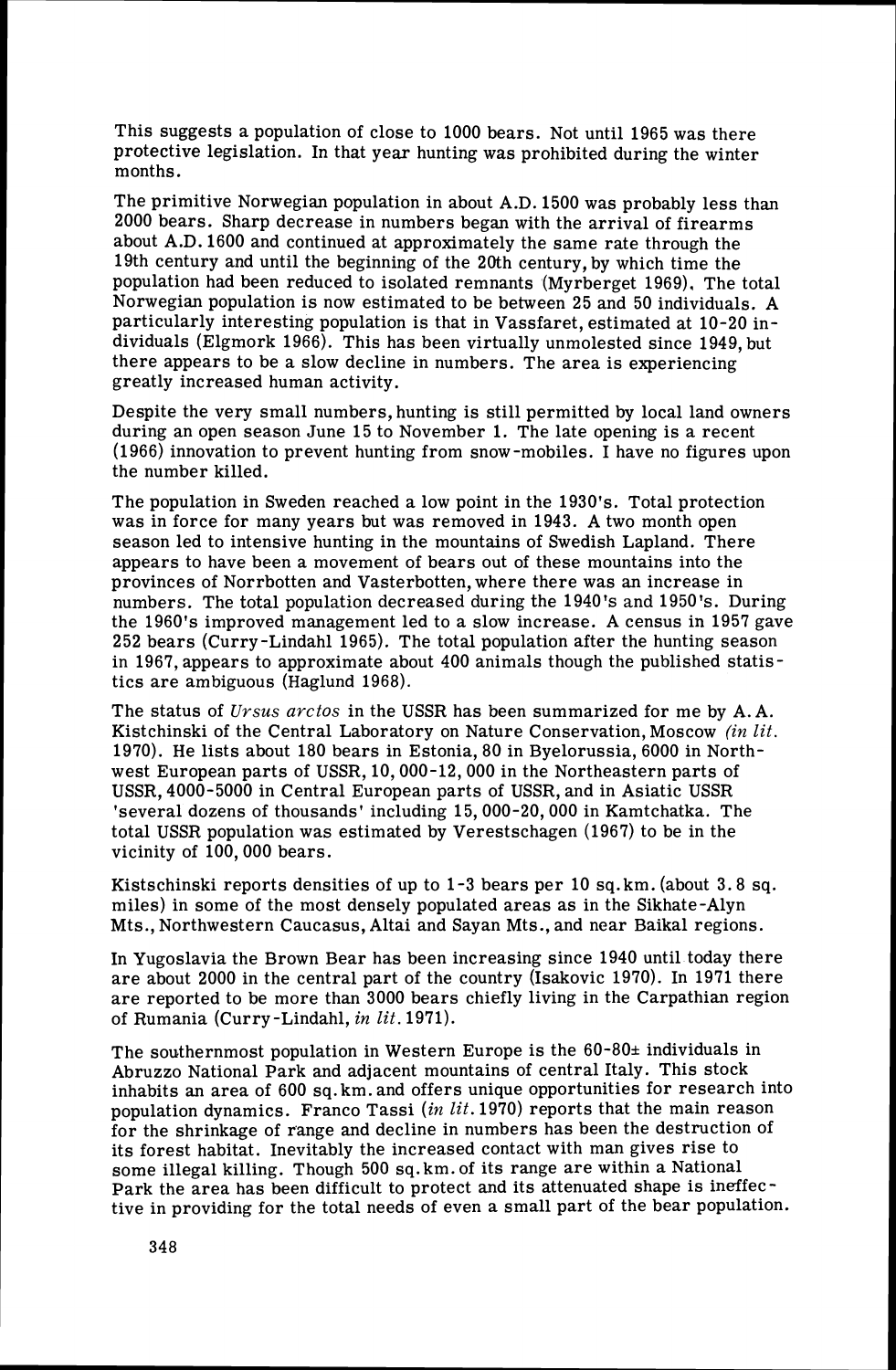A new programme of reimbursing farmers for bear damage is hoped to take some of the pressure off the remaining population.

Dr. Tassi also reports a population of  $8-10$  brown bears in the mountains near Adamello-Val di Genova-Lago di Tovel. The two relict groups are not in contact.

Small populations of such long lived animals are subject to shifts in age and sex structure and productivity that may predispose them to extinction even under conditions of total protection. Details of the numerical status of small populations existing in steady state, and the area needed to support such populations, are important in view of increasing human pressure on bears in all parts of the world.

The Syrian race of the Brown Bear is reported to still survive (Simon 1969) in the mountains of Kurdistan, in northern and eastern Iraq and possibly also in northern Syria. This is the form inhabiting the Black Sea coast up to Abkhazkaya SSR, the southern part of Transcaucasia to the south of Lake Sevan, the Gori region in Armenia and the region to the west and southwest of Sevan, Talysk and Kopet -Dag.

The Brown Bear probably occurs in high mountains from Afghanistan through southern Mongolia but I have information only on the situation in West Pakistan. Here Roberts describes the species as inhabiting the mountains generally above 10, 000 ft. It is scarce in the arid mountains of Chitral but is still present in Gilgit. The largest numbers occur further east, in Baltistan and in the Deosai Plateau immediately south of the Indus River. The species still occurs in the Pir Panjab Mountain Range and in Kashmir.

Roberts *(loc. cit.)* does not regard hunting as an important factor in the continued survival of this bear in West Pakistan. sport hunting is infrequent and few are shot by shepherds high on the alpine pastures. Schaller  $(in \, lit. 1970)$ found that continuous pressure by armed pastoralists in the Himalayan areas of India was responsible for steady and perhaps rapid decrease in numbers. There is at least one record of a Brown Bear shot in Bhutan, north of Bumthang, 1945.

Information upon *Ursus arctos* in Hokkaido, Japan has been supplied by Professor Tetsuo Inukai of Hokkaido University and by Professor Hiroyuki Masatomi of Senshu University. Both report that there has been little if any change during recent decades in the number of bears inhabiting the island. They estimated the present population as 3000-4000. Between 1964 and 1969 there were 3321 Brown Bears killed in Hokkaido, mean 554 per year (extremes 479-795). Because of damage to field crops,domestic livestock and some human attack  $(1-5$  deaths/yr.) the Brown Bear is hunted throughout the year and even killed with strychnine baits (Inukai 1939,1969). Bounties of 5000 yen or more per bear are paid, and there is also a hunting subsidy of 1000 yen per day. Persistence of the present population appears to result from very thick forest and difficult hunting conditions. However increasing forest removal and land clearing for agriculture will probably produce conditions leading to a decline.

*Present Status in North America.* At the present time, small populations are found in Washington, Idaho and Montana and substantial populations occur in Alaska, Yukon Territory, British Columbia, Alberta and Northwest Territories.

Glacier and Yellowstone National Parks in the United States and the complex of Rocky Mountain national parks composed of Waterton Lake, Banff, Jasper,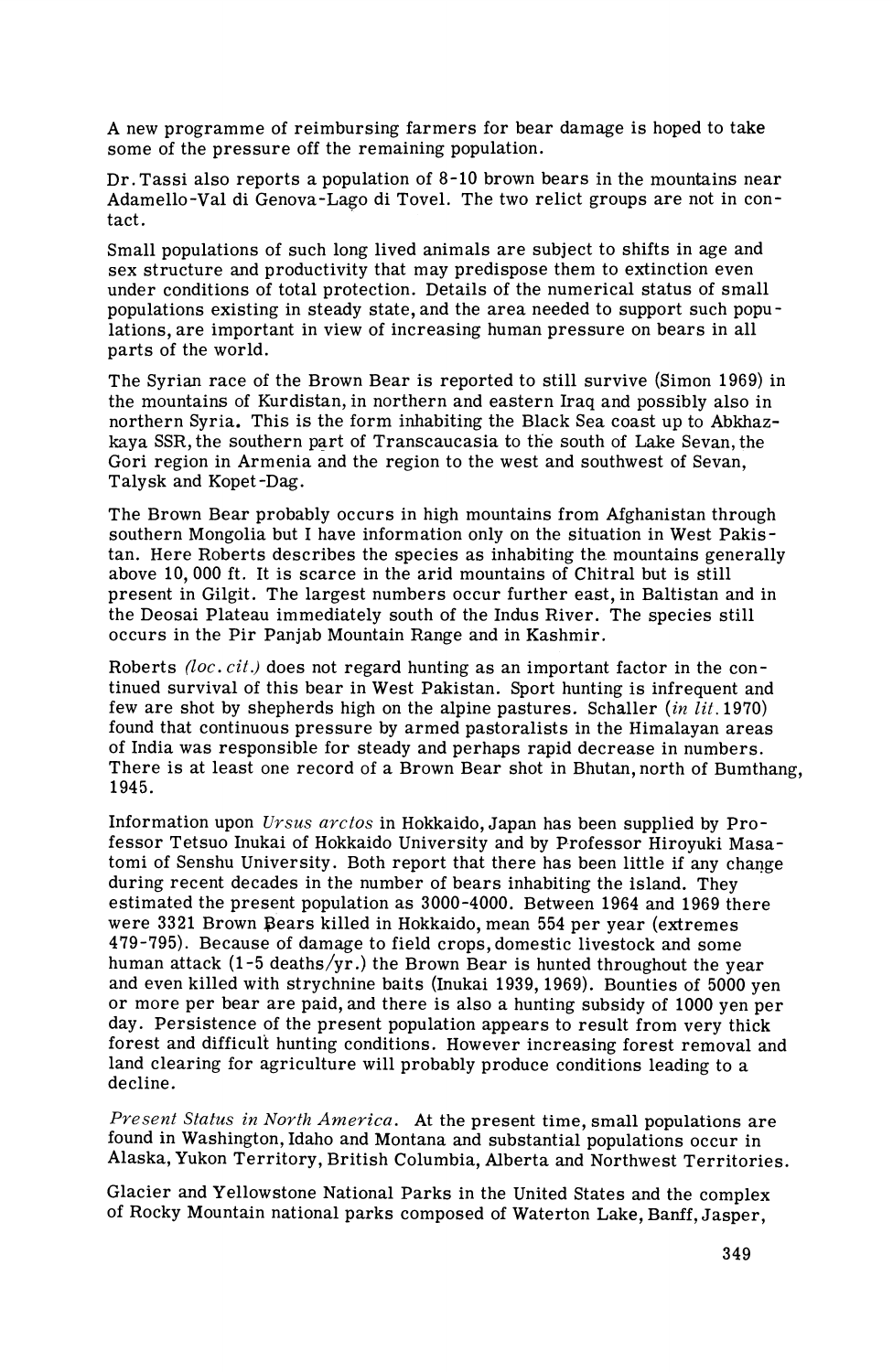Yoho, Kootenay and Glacier National Parks in British Columbia and Alberta include large and self-perpetuating populations.

The annual kill and estimates of total population size are shown on Table 1. Estimates are that approximately 1300 bears are killed annually out of a population estimated by my correspondents at 31,000.

It is interesting to compare these estimates with those earlier arrived at independently by Cahalane in 1964. At that time, he estimated that the population in Canada lay somewhere between 12,000 and 16,000 while that in Alaska lay between 8,000 and 18,000 as represented by 2 different contributors. There was little difference of opinion on the number of bears in Wyoming and Montana. My own figures lie within a smaller range but the indication

| Region                                                 | Mean annual<br>kill             | Estimated<br>population       | <b>Notes</b>                                                  |
|--------------------------------------------------------|---------------------------------|-------------------------------|---------------------------------------------------------------|
| Alaska                                                 | 700 (1961-64)                   | 12,000                        | Kill includes 33%<br>for illegal or un-<br>reported kills     |
| Yukon Territory                                        | 90                              | 10,000                        |                                                               |
| Northwest Territory                                    | $3 + (1966 - 69)$               | $500 - 1,000$                 | Protected except<br>where life or<br>property are<br>attacked |
| British Columbia                                       | $400(1964-69)$                  | $6,800*$                      | Est. illegal kill<br>25% in addition                          |
| Alberta                                                | 45                              | $800\pm$                      | Considerable<br>poaching in ad-<br>dition                     |
| Washington                                             | Nil                             | 10 <sub>±</sub>               |                                                               |
| Idaho                                                  | $1\pm$                          | 50 <sub>±</sub>               |                                                               |
| Montana<br>outside park areas<br>Glacier Nat. Parks    | 40<br>$2(1960-70)$              | $200 - 300$<br>$200 \pm$      |                                                               |
| Wyoming<br>outside park areas<br>Yellowstone Nat. Park | 10 <sub>±</sub><br>10 (1967-69) | 50<br>200                     | 30 permits issued                                             |
|                                                        | 1272                            | $31,000^{\dagger}$<br>26,000* |                                                               |

## TABLE 1. POPULATION ESTIMATES & KILL FIGURES FOR GRIZZLY & BIG BROWN BEARS IN NORTH AMERICA

\*Estimated by the author

Sum of estimates by correspondents together with author's estimate for B.C.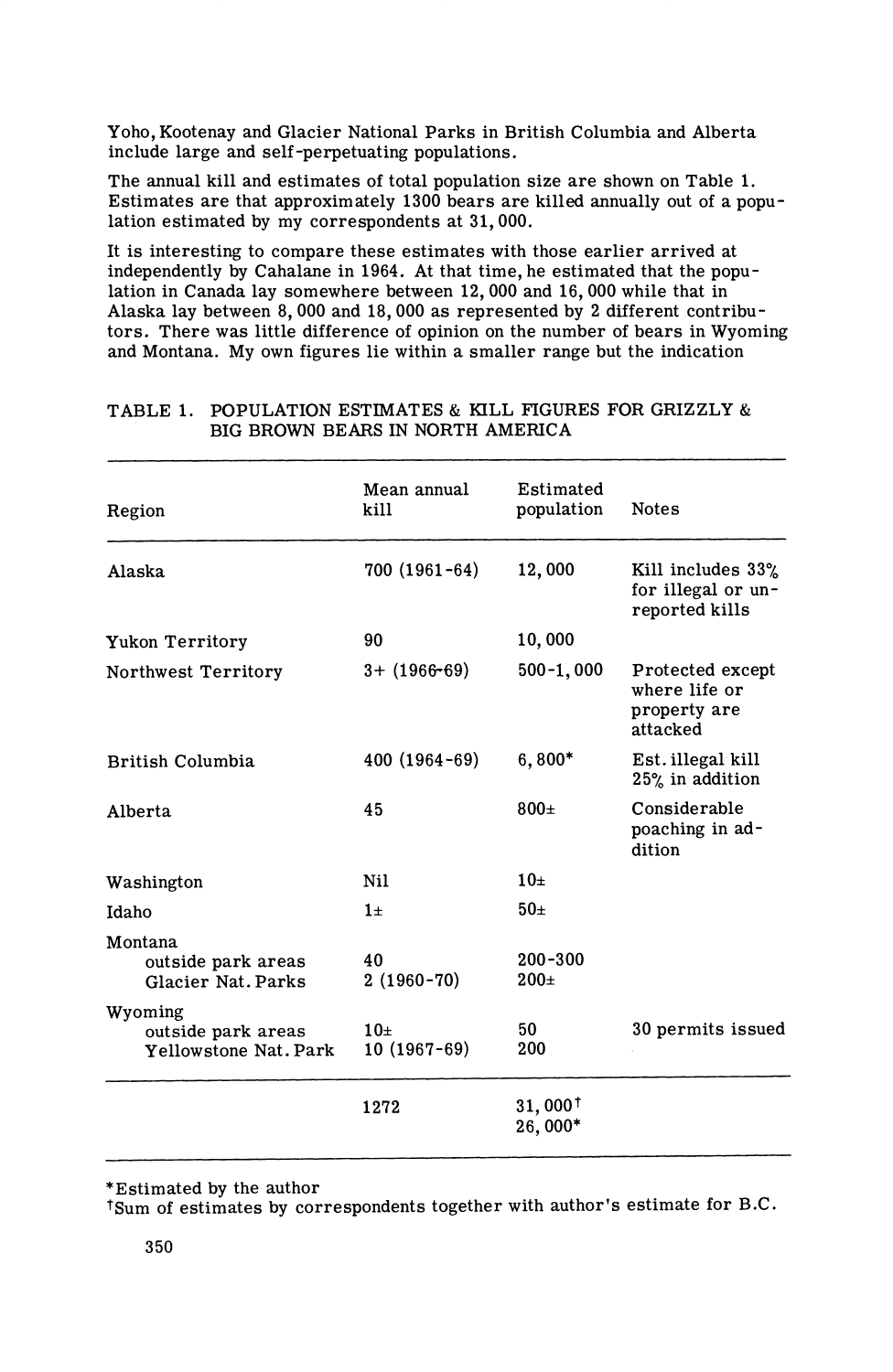is that there has been no substantial change in the population of Grizzlies and Big Brown Bears in the intervening years. It is certainly true that there have been local reductions arising from progressively expanding use by man of certain parts of the mountain habitat occupied by these bears. In a few areas these declines have been consequent upon the use of alpine ranges for pasturing cattle and sheep. In other areas over-hunting has probably been the main cause. In part this has resulted from the development of extractive industries in mountain habitat of these bears, but intensive sport hunting can reduce bear populations and Pearson has pointed out verbally the particular vulnerability of the females on their relatively small home ranges. Even though these local declines may involve a relatively small part of the continental populations they may well have greater biological importance than numbers indicate. They may represent important reductions in local genotypes. They are important inasmuch as these declines will represent permanent withdrawals of some fairly large areas from habitat of the species.

The figure for the total kill is probably reasonably accurate. Departure from it will be dependent upon the number of bears taken illegally, particularly those so taken in British Columbia and Alberta. The Alaskan estimate of 33% illegal kill is based upon the number of untagged pelts from Alaska reaching outside taxidermists for processing during the last two years (37%).

It is difficult to assess the survival status of different subspecies of the Grizzly and Big Brown Bears of North America because there is no unanimity on the taxonomy. A thorough review of the systematics of the species in North America is needed. It is interesting to note, however, that the Barren Ground Grizzly (U. arctos andersoni) continues to exist in the Northwest Territories and, indeed, as reported by Banfield (1960), may have been gradually extending its range eastward over the last half century.

In 1953, a relict population of grizzlies was discovered in the Swan Hills of Alberta approximately 150 miles northwest of Edmonton. Bowes (1959) estimated that there were less than 400 bears inhabiting this 8,000 square mile region. In view of later information, I think it can be safely said there were possibly less than 100. This population persists and is under management plan by the Province of Alberta. At the time of the discovery it was suggested by some that this stock was a surviving remnant of the Great Plains Grizzly *(U. a. horribilis)* that was once so widely distributed across the Canadian prairies. This requires verification. Recently there has been a suggestion that Grizzly Bear still survive even in Saskatchewan. Tracks were seen in the Pasquias Hills in February 1970, and there is photographic evidence of one shot there in 1954 (Lane 1970).

In 1967, Leopold made known the discovery of a small population of Grizzly Bear in the Sierra del Nido of central Chihuahua, Mexico. The population  $(30\pm$ individuals) was believed to range also into Sierra Santa Clara and Cerro C ampana.

This population is of interest because it had been self-maintaining since the early days of history. Unfortunately, it probably has been exterminated by poisoning shortly after it was discovered (Simon 1966). However, another population is known to still exist in Mexico (Leopold 1969), so this southern race, *Crsus arctos nelsoni*, is not yet extinct. Survival for very much longer appears to be unlikely.

*Densities in North America.* I have attempted to determine maximum densities of these bears using figures for insular or relatively isolated populations. Thus, Kodiak Island with a total area of 1.6 million acres is reported to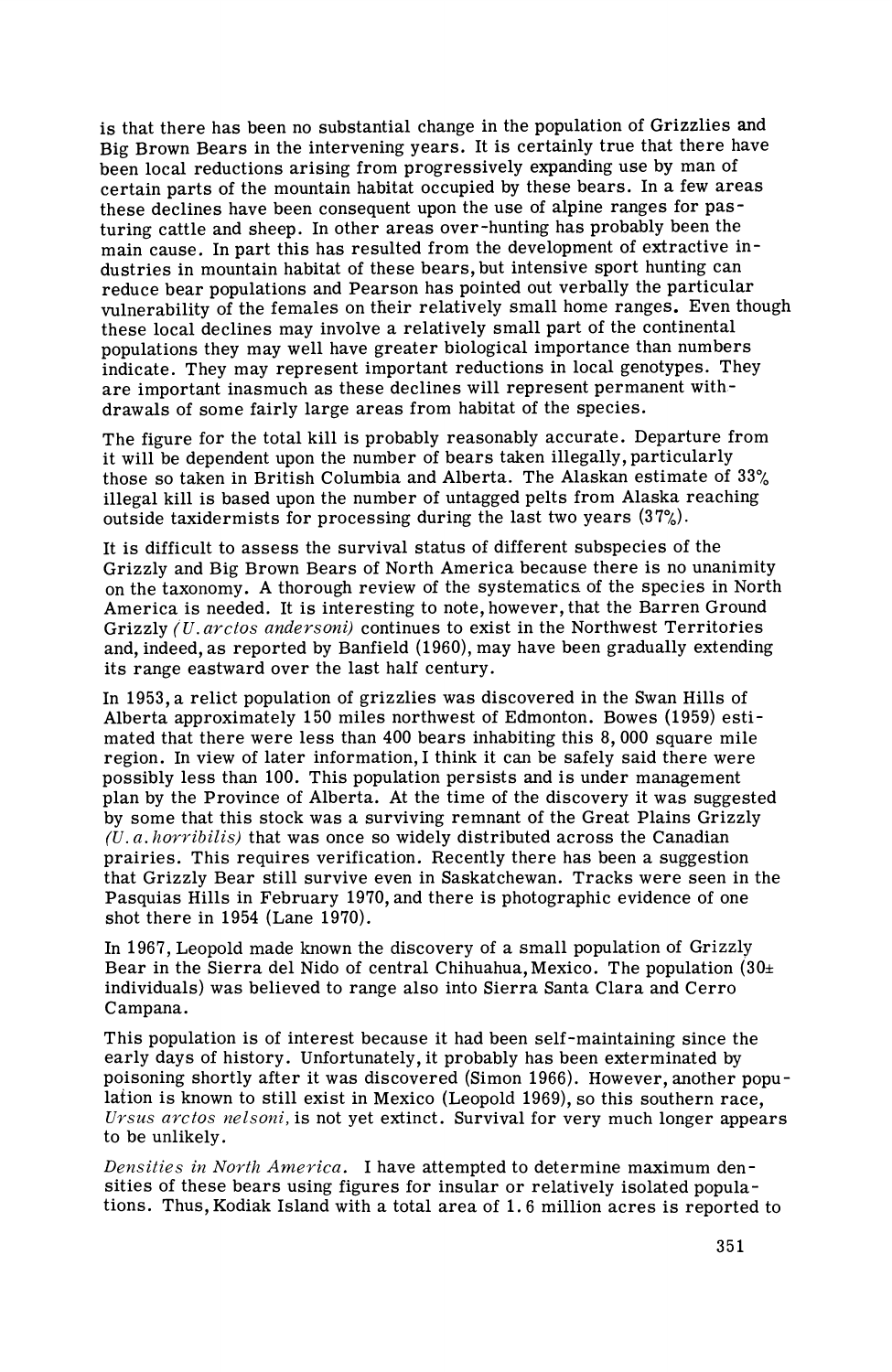support approximately 3,300 bears or 1 per 500 acres (200 hectares). Similarly, Glacier National Park, of about 990,000 acres (40,810 hectares), is reported to have approximately 200 bears or 1per approximately 5,000 acres (2000 hectares). While the population of Yellowstone National Park approximates 1 to 7,000 acres  $(2,800$  hectares).

The figures for the two national parks differ from that for Kodiak Island in that a relatively larger part of the total terrain included in the parks is unsuitable to this species of bear. On the other hand, the carrying capacity of the coastal islands such as Kodiak is probably greater that that of the alpine country in the interior of the continent.

On a 96 square mile sub unit of the Kodiak National Wildlife Refuge 160 different bears were identified, to give a population density of  $1$  per 384 acres (Troyer & Hensel 1964). This is the greatest density reported for an area of this size in any part of the world.

Pearson (in lit. 1971) estimates Grizzly densities upon his study area in southwestern Yukon to be 1 per 10 square miles.

It is interesting to compare these density figures with the maxima suggested by Kistchinski for the USSR. His figures are 1to 3 bears in an area of 10 square kilometres or roughly 1 bear per 800 to 2400 acres (390-1000 hectares) *(in* lit. 1970). *A* density figure for Kamchatka (Ostroumov 1968) is 1 Brown Bear for 18 sq. kilometres and thus slightly lower than those on Kodiak Island.

*Conservation Measures.* Generally, throughout the area of its distribution in North America north of Mexico, the Grizzly and Big Brown Bears are regarded as game animals and given some form of specialized protection. In Washington, Idaho and within the national parks of both the United States and Canada, protection is officially absolute and only animals that become a danger to the public are destroyed.

In the Northwest Territories of Canada, again, the surviving population of Barren Ground Grizzlies is officially accorded complete protection, though an unknown number are killed illegally each year. MacPherson, in 1965, estimated that the number so killed might be as high as 30 per annum and if so it probably approaches closely the annual recruitment potential of the population. In Wyoming, an attempt is made to take a small harvest from the fifty or so bears that exist outside the park. To this end, thirty permits are issued annually with the anticipation, of course, that success will be very limited. In British Columbia, there is a spring and an autumn open season with a limit of one trophy per licensed hunter. Under these circumstances the bears are decreasing in local areas, and where this is apparent, it is planned to initiate a permit system in 1971. It is hoped that this will serve to further control killing in these areas. Approximately half of the annual kill is taken by nonresident hunters hunting with licensed guides. Hunting over baits is prohibited in southeastern British Columbia where these bears are present in only small numbers, but is still permitted in the north of the province.

In Alberta, a spring and an autumn season were in force for many years, but the bears may now be shot only during two spring months immediately after they have emerged from hibernation.

Alaska has made the most determined effort to introduce scientific management to the annual harvesting of its Brown-Grizzly Bear population (Erickson 1965). Many detailed statistical reports have arisen from their repeated attempts to determine accurately the size of the population, particularly those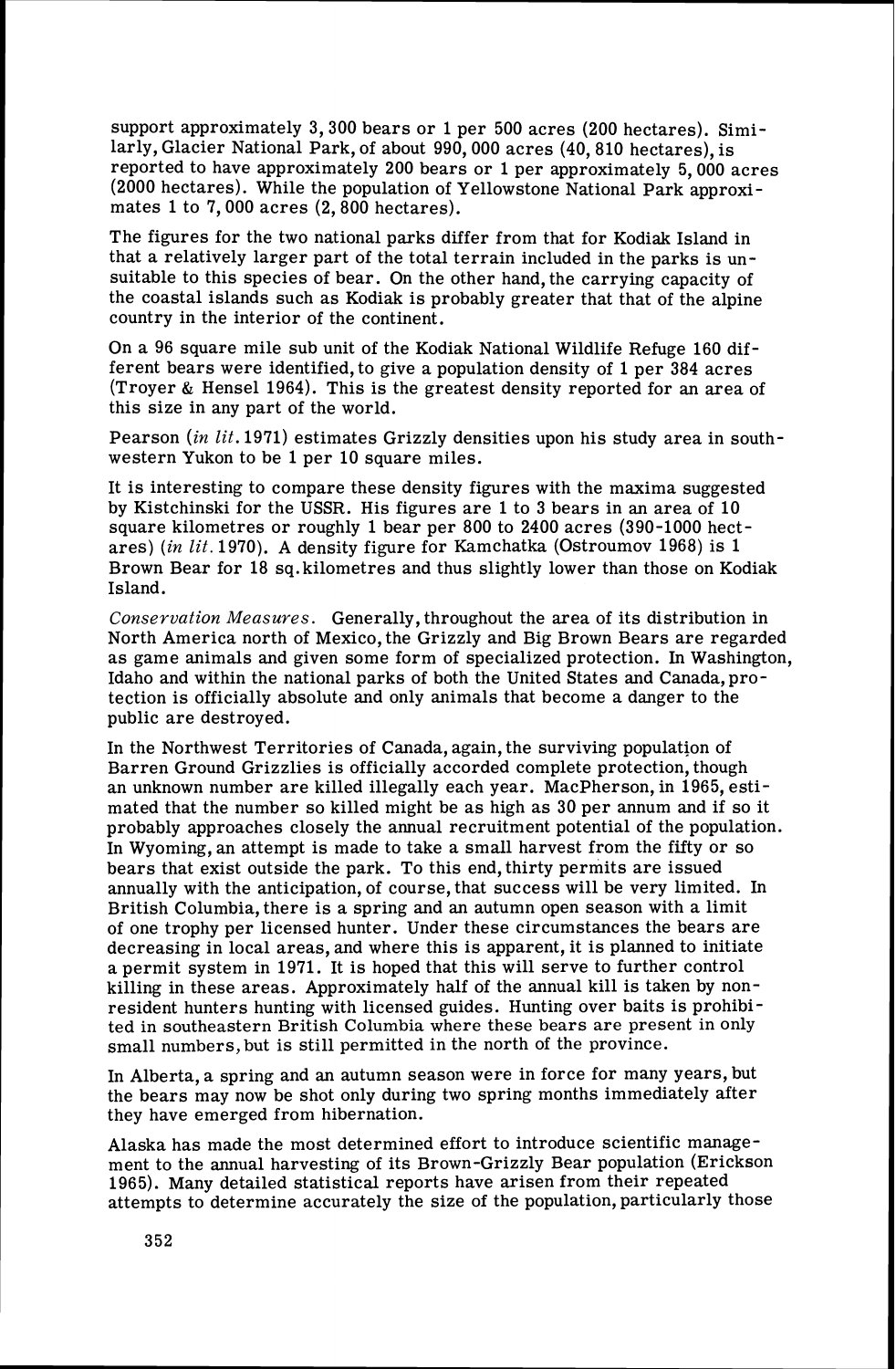on the Alaska peninsula, on the Kodiak and adjacent islands and in the islands of southeastern Alaska. Useful statistics on percentage of cubs and yearlings in the population have been obtained, but aircraft census has proven to be inadequate for obtaining reliable data on total population or on the percentage represented by single animals (Erickson & Siniff 1963).

Hunting regulations to control the take are under constant review and are more elaborate than those enforced in other parts of North America. Apart from the usual spring and autumn open seasons, there are regulations that require all non-residents to hunt with a guide. Other regulations prohibit successful hunters from again embarking on a hunt for one of these bears within four years of taking a specimen. A recent attempt was made to limit the number of bears that could be taken by parties under the direction of a single guide in any one year, but this apparently has been ruled unconstitutional. Inasmuch as aircraft are usually used for transporting parties into the field and can easily be used for spotting bears and even for landing sportsmen near them, certain parts of Alaska have introduced regulations to the effort that a hunter may not hunt on the same day that he has travelled by aircraft.

In all parts of the north the increasing use of fixed wing aircraft and of helicopters for transport of hunters, miners, prospectors and others into remote areas poses an ever-increasing hazard to the bears. The use of helicopters for research purposes during the capture and marking of bears has revealed how effective this vehicle can be in bringing a hunter close to the large bears.

In all parts of Alaska, an attempt is made to regulate the harvest to a predetermined number. So far, this has met with considerable success despite the problems of remoteness and the difficulty of accurately assessing the size of the population to be harvested.

Hensel **(in** lit. 1970) estimates 3, 300 Brown Bears on the Kodiak Island group including Afognak Island and Shuyak Island. Of these, 2,000 occur on Kodiak National Wildlife Refuge, 300 on the northeast end of Kodiak Island and 1,000 on the other two islands combined. The refuge population of 2,000 could not withstand successive harvests of 200 bears per annum for three calendar years and showed decline. The maximum kill forecast that is allowable in the management plan for the refuge is  $120$  bears per annum or 1 per 17 live bears pre-hunt. It is emphasized to me that even the estimates of total population size on Kodiak and adjacent islands is an informed guess arrived at after many attempts to take counts from the air and on the ground. There are great difficulties in the way of arriving at population figures even in relatively open country.

The Montana kill figure of 23 bears per year that are believed to be removed from a wild population of 200-300 would represent 1 taken for 10-14 alive. This is beyond normal theoretical tolerance limits and suggests either that the population is overharvested, the wild population is larger than that estimated or, most probably, that dispersal from Glacier Park is subsidizing the kill and thus bringing the kill ratio close to 1:17-22. This ratio seems to be a useful estimate of the conditions applying over most of the range in North America.

It is interesting to note that in Yugoslavia the 3 most productive regions, with a population of about 1220 bears, provided a harvest (1967) of 102 animals or 1 taken for 12 alive pre-hunt (Isakovic 1970). In Sweden (Haglund 1968) the most productive area, comprising Swedish Lapland together with the province of Norbotten, has produced 1bear per 15-16 alive pre-hunt, in a mean population of about 300 bears (9 years), while providing for a steady increase.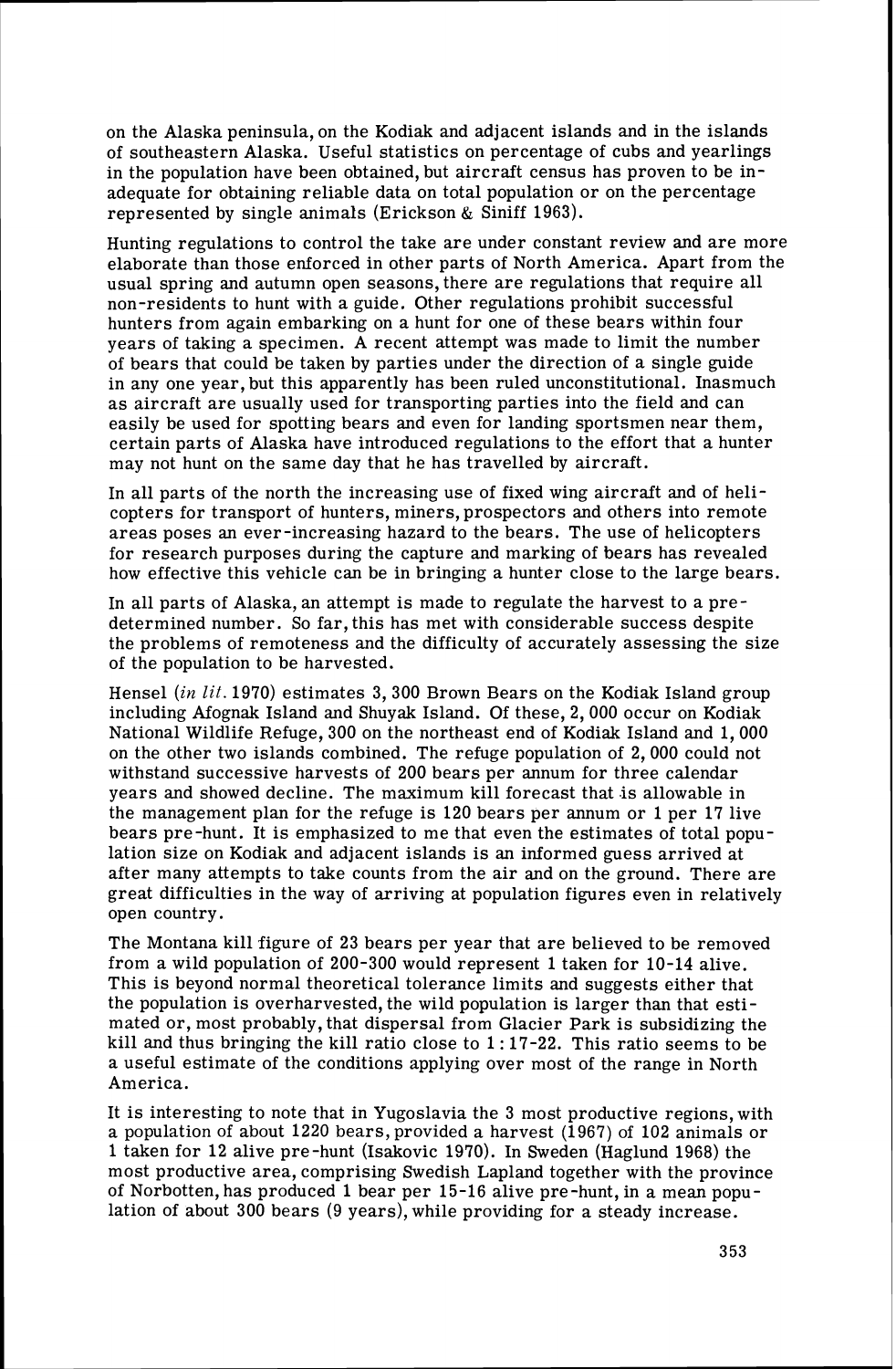Natural mortality is estimated at an additional **5-6'4** annually. The specialized situation of managing free-living bear populations in national parks will be treated later.

## The American Black **Bear** *(Ursus (Euarctos) americanus)*

Black Bears primitively ranged over virtually all areas of North America except the central regions of the Great Plains. The species has proven more adaptable to contact with human habitation and human alteration of the environment than have the Big Brown and Grizzly Bears, and consequently, it still occupies a very large part of its former range. Black Bears still occur in a least twenty -three of the states of the United States of America, and in all Canadian provinces and territories.

Greatest densities are found in Washington, Oregon and Idaho with substantial populations also in Montana, Wyoming, Colorado, California and Arizona (Table 2). In eastern United States, the largest populations exist in Wisconsin, Michigan, New York and Maine. States reporting the complete or almost complete absence of resident populations of Black Bears include North Dakota, South Dakota, Nebraska, Kansas, Oklahoma, Iowa, Illinois, Indiana, Ohio, Mississippi, and probably Alabama, Connecticut, Delaware and Maryland. Populations in Nevada, Texas, New Jersey and Massachusetts are, in each instance, probably less than fifty bears, and the matter of continued survival must be in doubt. The densest populations reported are those from the State of Washington which estimates its total stock at between 25, 000 and 30,000 Black Bears and Idaho which estimates upwards of 40,000 bears. Hatler (1967) reports a 51.5 square mile area in Alaska carrying a population at the rate of  $1:10-13$  sq. miles. The reported figures for populations and kills are given on Table 2.

The estimated mean annual kill in the United States, excluding Alaska, which keeps no record, over the last several years is between 17,600 and 20,000 and this level continues under present management practices.

Though most states were willing to provide an estimate of total population, most of the correspondents admitted that the figures offered were guesses. In matching the reported kills with the estimated total population, it is interesting to note that, of 15 states providing both figures, eight showed a relationship between kill and total population of 1 to 9 or 10; three others showed a relationship of 1to 7 or 8; three had a relationship of approximately 1to 20; and two had a relationship of approximately 1to **3** or 1to 4. Inasmuch as the biology of Black Bears would make it impossible to harvest at the latter figure for any considerable period of time without inducing a reduction in the population, it is probable that the total population estimates in these states are well below actual numbers. The states with the 1 to 20 relationship, Florida, Georgia and Texas had small populations from which only about 25 animals a year are shot. It is probable that with the very low population, little purposeful hunting of bears occurs and the kill arises largely from accidental encounters.

The total recorded kill of the Black Bears taken in the Canadian provinces amounts to approximately 7,000 to 7,600 bears per annum (Table 3). In Canada there is little purposeful hunting for Black bear and the kill probably has little direct relation to the available populations.

*Management.* There are no data fully adequate to permit the calculation of population models that would be useful in relating continually sustainable kill to population size under known population characteristics. Age specific mortality is the parameter most difficult to obtain.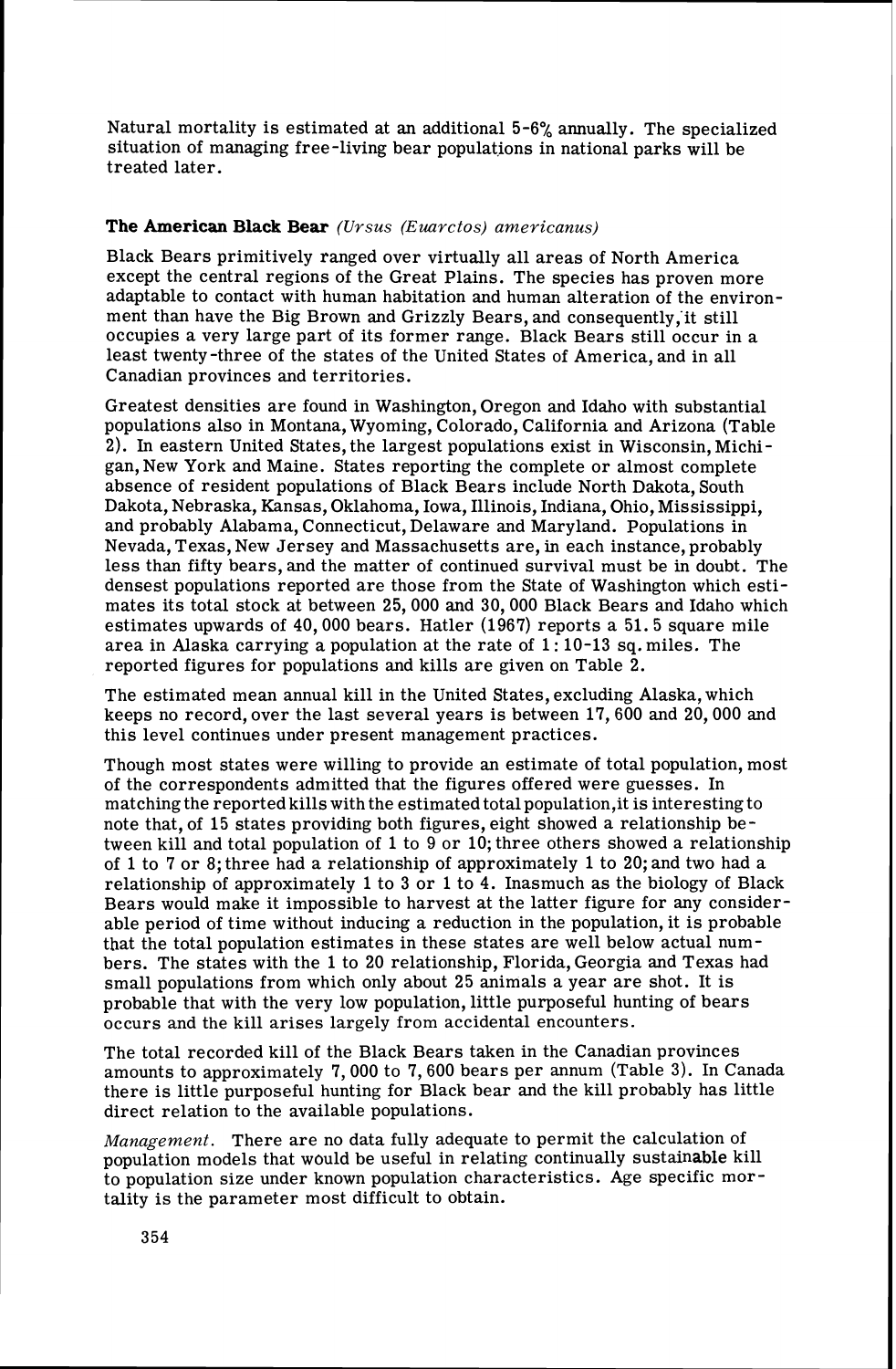Studies by Jonkel (1967) in Montana, in an almost unhunted population, reflect a mortality to first year of life approximating 5%. This is followed by very heavy mortality through the first year of independence from the mother. Mortality there may be as high as 50%. Adult mortality was estimated to be approximately  $14\%$  per annum under circumstances where there was virtually no hunting. Tentative figures from the eastern parts of North America suggest that age specific mortality there may be somewhat lower except where heavy hunting pressure is present.

During the year of Jonkel's study, there were great changes in rate of recruitment that were immediately reflected in the size of the population. Further data of this sort on Black Bear populations living under widely different environmental conditions are urgently needed if scientific management is to be applied.

A request was made for each state to indicate any obvious direction of the trend in population size. Twenty-nine states reported on this matter. Of these, 13 reported the population as increasing, usually slowly; 6 reported the population as decreasing; the rest reported no apparent change.

Regulations designed to control the harvest and thus to conserve the animals as a resource, vary greatly from state to state. In some states, as for instance in Texas, where the animal is very rare, there is no closed season. In others, such as Pennsylvania, there was no closed season on bears as recently as 1969, but there was no open season in 1970 because of a decline.

In most states where bear hunting is managed, there are either very long seasons, starting in the autumn and running through till the spring, or there are two seasons-spring and autumn. In almost every state and province females with cubs areprotected. Similarly,in almost all states andprovinces, snaring or trapping of bears is prohibited. In very large measure this prohibition arises from the danger that bear snares or traps have to both man and other large mammals.

In some western states and in many areas of the deciduous hardwood forests of the eastern United States hunting with dogs is customary throughout all or part of the season, and there are some interesting regulations with respect to the number of dogs permissible. In Colorado, dogs are permitted in the spring only, with the restriction that not more than eight dogs can be used with any one hunting party. In North Carolina, ten dogs are allowed per party, whereas in California the number permitted is one dog per hunter.

The pursuit of bears with dogs is prohibited in Canada.

In general, the bag limit is one animal per hunter per annum. In British Columbia, the permitted number is two and in Alaska three, of which no more than one may be of the blue color phase.

Over most of the areas of North America where a decline in bear numbers has been noted, the emphasis has been put on habitat change induced by settlement, rather than shooting, as the most destructive influence.

In Pennsylvania, on the other hand, concentrated hunting is now the dominant influence on numbers. It is quite obvious that in many parts of North America the attitude toward the Black Bear as a sporting animal has been changing rapidly. As an example, New Hampshire reports an interesting timetable for the chronology of its bear legislation. In 1955, for the first time, the bounty was removed though the bears remained unprotected by legislation and without a closed season, the state was made responsible for damage, and it became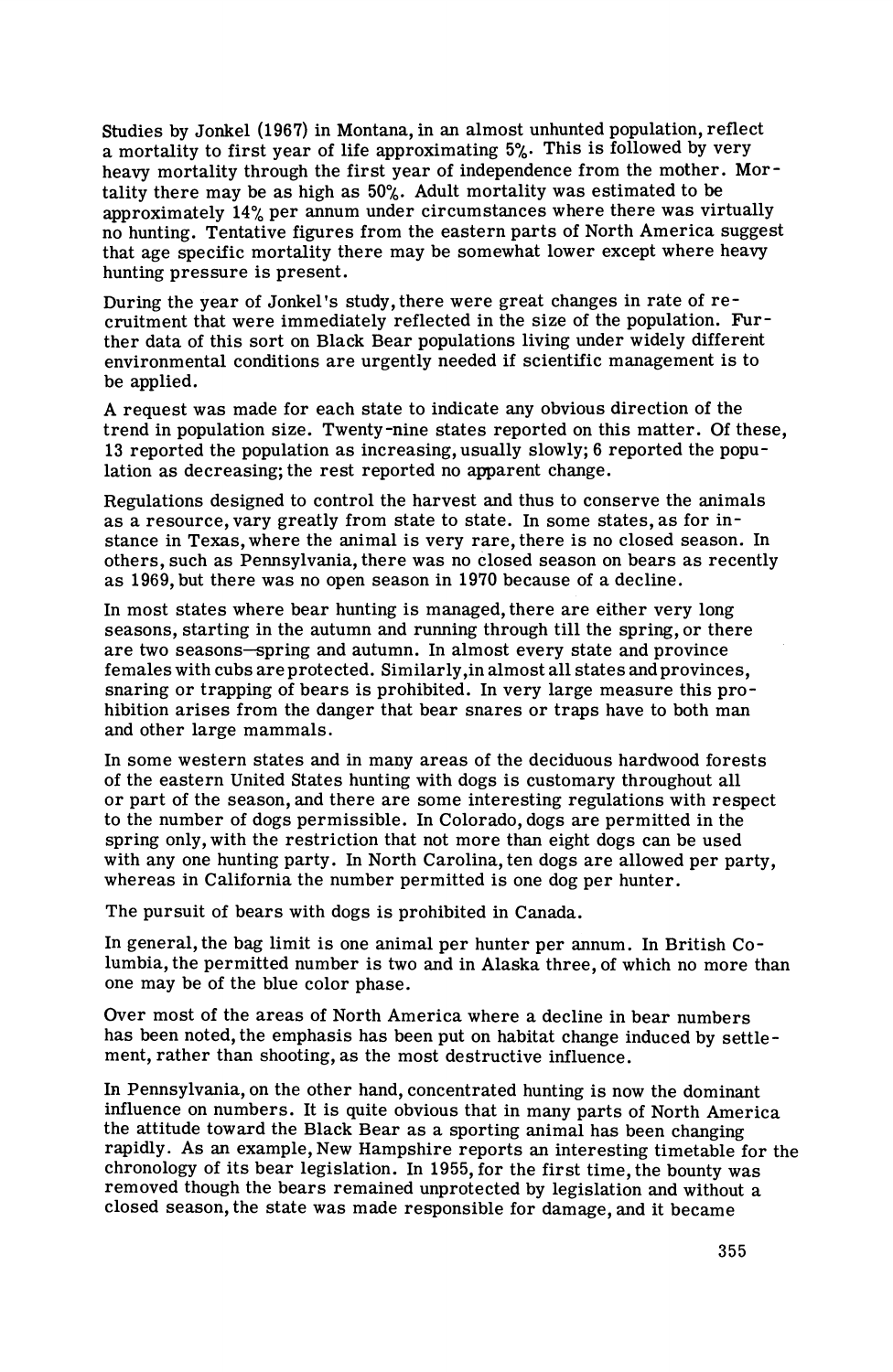|               |                            |                      |           |        | $\frac{1}{2}$                     |
|---------------|----------------------------|----------------------|-----------|--------|-----------------------------------|
| State         | Pop.est.                   | annum<br>$\rm{Kill}$ | Status    | Trend  | approximately<br>Open seasons     |
| Washington    | 25,000                     | $3,500 - 4,000$      | game      |        |                                   |
| Oregon        | $36,000*$                  | 3,600                | game      | steady | 20 wks., split                    |
| Idaho         | 40,000                     | 3,000                | game      | steady |                                   |
| Montana       | $3 - 6,000$                | $1 - 2,000$          | game      | steady |                                   |
| Nevada        | 25                         |                      | protected | rare   | none                              |
| California    | $2,000*$<br>$\ddot{\circ}$ | $6 - 1, 200$         | game      |        | 13 wks.                           |
| Arizona       | 2,060                      | 268                  | protected | rare   | $4$ zones $(9$ wks.ea.)           |
| Wyoming       | 3,200                      | 400                  | game      | steady |                                   |
| Utah          | $300*$                     | $\overline{24}$      | game      | down   | 21 wks., with exception           |
| Colorado      | 4,000                      | 550                  | game      | ਉ      | 20 wks., split                    |
| New Mexico    | 3,000                      | $3 - 500$            | game      | steady | 7 regions, 4-16 wks., split       |
| Minnesota     |                            | $\frac{8}{100}$      | not game  |        | open all year (except 5 counties) |
| Wisconsin     | $6 - 8,000$                | 600                  | game      | steady | 4 wks. split & bow season         |
| Michigan      | $7 - 8,000$                | 850                  | game      | 유      | 11 wks.                           |
| Maine         | 8-10,000                   | 1,000                | game      | ę      | 30 wks.                           |
| New Hampshire | $3,000*$                   | 300                  | game      | ę      | 13 wks.                           |
| Massachusets  | $25 - 50$                  | $\frac{1}{6}$        | game      |        | 10 wks.                           |

TABLE 2. BLACK BEAR GAME STATUS STATISTICS & POPULATION IN THE UNITED STATES OF AMERICA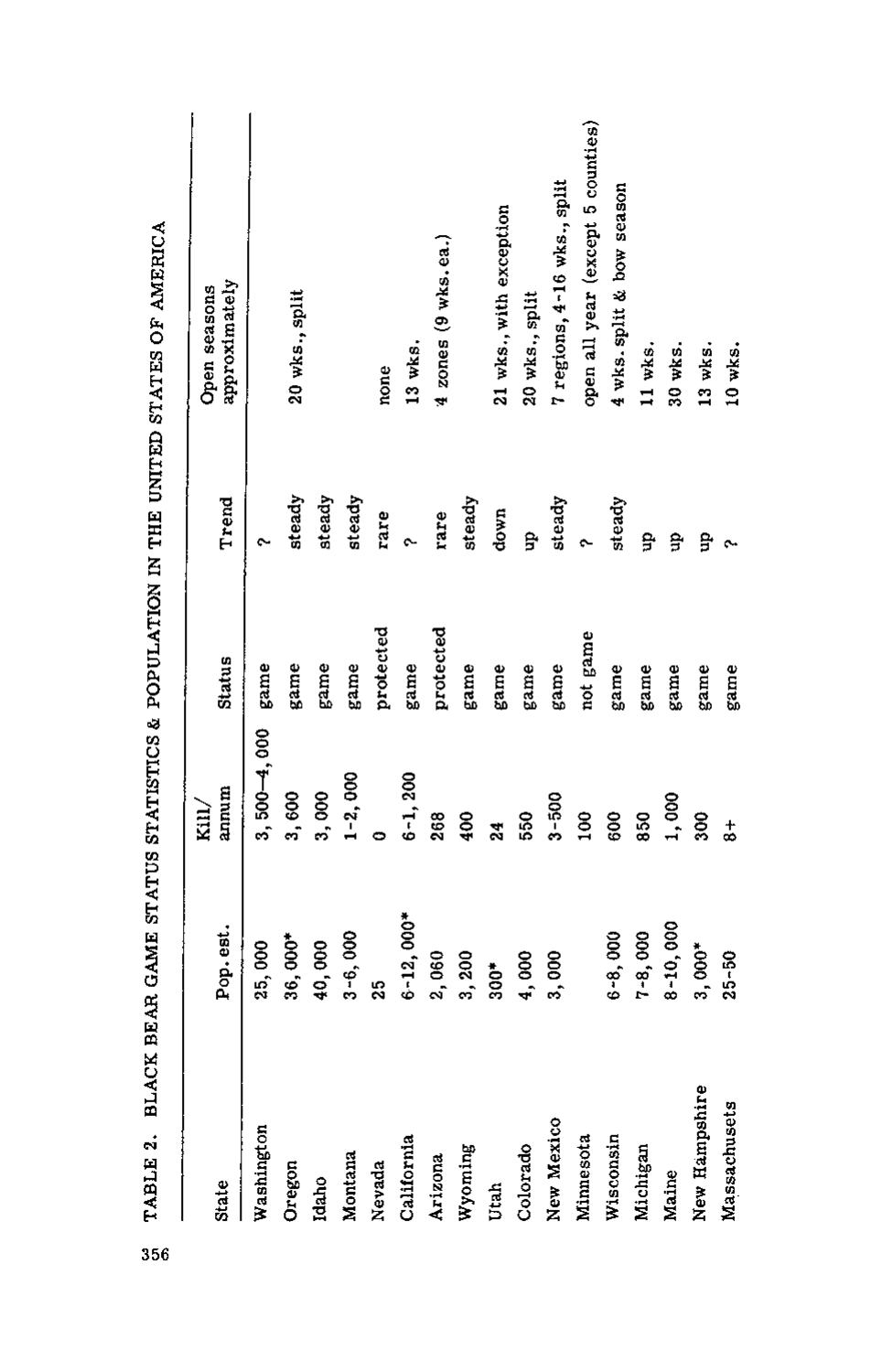| New York      | $4 - 6,000$       | 500                      | game      | ਖ਼੍ਰੇ   | $4-6$ wks.                    |
|---------------|-------------------|--------------------------|-----------|---------|-------------------------------|
| Pennsylvania  | $15 - 1,800$      | 400                      | game      | down    | none 1970                     |
| New Jersey    | $\overline{20}$   | $1 - 4$                  | game      | down    |                               |
| Connecticut   | $0 - 10$          |                          | not game  | rare    | $12 \text{ mo}$ .             |
| Virginia      | $1,000-1,200$     | $1 - 300$                | game      | đn      | 4 areas, 7-8 wks.             |
| West Virginia | 550               | 55                       | game      | steady  | 3± wks., divided              |
| N.Carolina    | $4,000*$          | 400                      | game      | ှင်။    | 5 wks., divided               |
| Tennessee     | 350               | g                        | game      | े<br>मृ | none 1970                     |
| Kentucky      | 51                | $\overline{\phantom{0}}$ | not game  |         | open all year                 |
| S. Carolina   |                   | $\frac{1}{2}$            | game      | ្មព្រ   | $2$ wks.                      |
| Georgia       | $500 -$           | $\frac{5}{2}$            | game      | g.      |                               |
| Florida       | $500 - 1,000$     | $25 - 50$                | game      | ុំ dn   | $3$ zones, $6-12$ wks., split |
| Louisiana     | 300               |                          |           | g       |                               |
| Arkansas      | 250               |                          | game      | g       | none                          |
| Missouri      | 100               |                          | protected | g       | none                          |
| Alaska        | $\sim$ 2          |                          | game      |         | several regions, 9-12 mo.     |
| S.Dakota      |                   |                          | not game  | rare    | 12 mo.                        |
| Texas         | ន្ល               | $2 - 4$                  | game      | steady  | $8±$ wks.                     |
| Vermont       | $1, 200 - 2, 000$ | 300                      | game      | g.      |                               |
|               |                   |                          |           |         |                               |

\*Estimated by the author.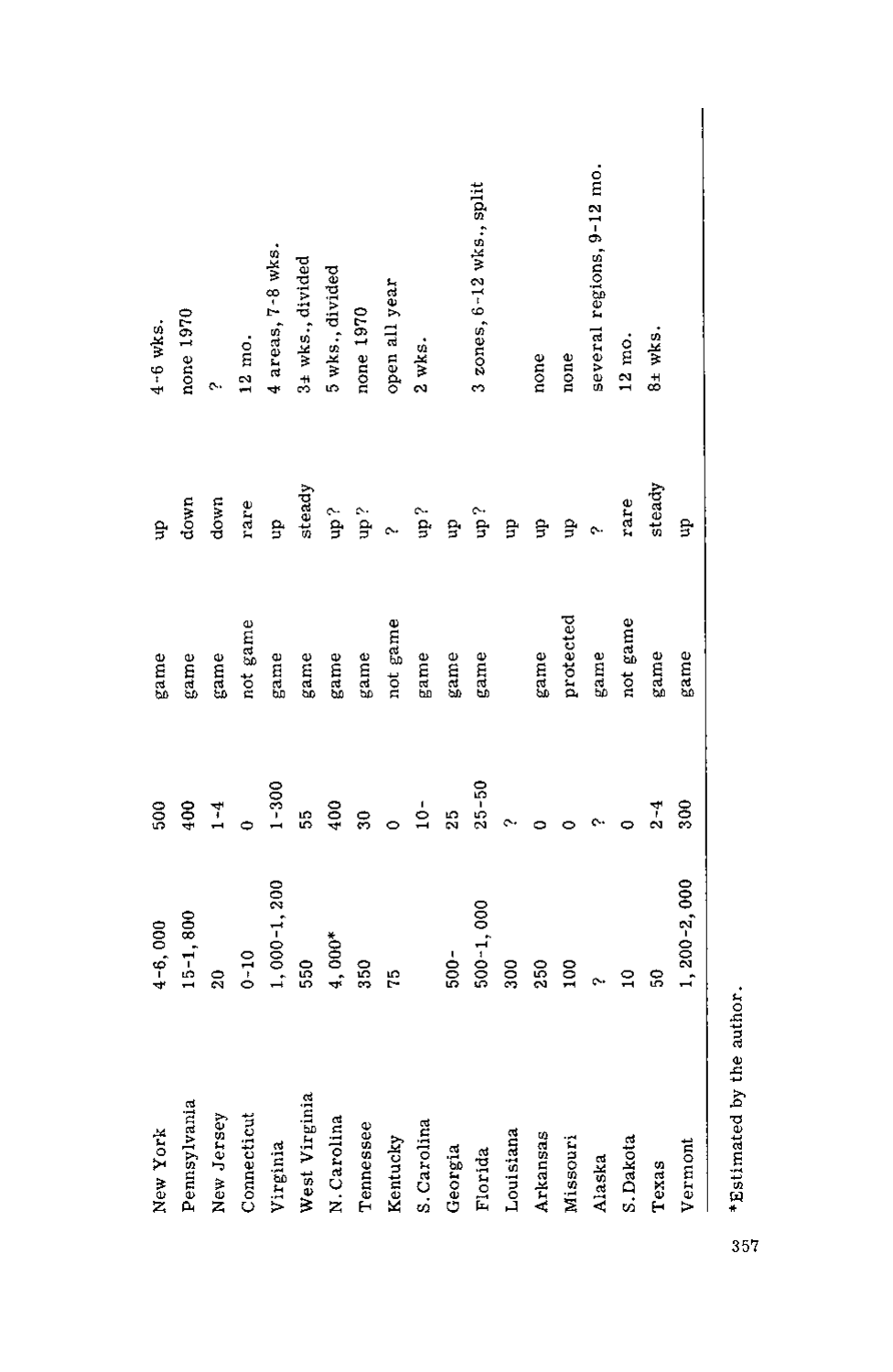| TABLE 3. KILL FIGURES FOR BLACK BEAR IN CANADA |  |  |  |
|------------------------------------------------|--|--|--|
|------------------------------------------------|--|--|--|

| British Columbia      | $2,000-2,500$ | Quebec          | $1,000^{\dagger}$ |
|-----------------------|---------------|-----------------|-------------------|
| Alberta               | $400 - 500$   | New Brunswick   | 1242/3*           |
| Saskatchewan          | 447-438/2*    | Nova Scotia     | $156/9*$          |
| Manitoba              | 500           | Newfoundland    | $58/8*$           |
| Ontario               | 800           | Yukon Territory | 120               |
| Northwest Territories | $335/12*$     |                 |                   |

t Guess; number not supplied. \* Indicates number of years represented.

necessary to report the shooting of a bear. In 1957, a special open season during which dogs could be used was established between April 1 and June 1. In 1961, the dog season was changed to May, September and October, and a regular open season was established between October 1 and December 10. In 1963, the dog season was from September 1to November 14, while the regular open season was September 1to December 10. In 1965, special regulations were brought in with reference to the use of the bow and arrow. In 1969, legislation went into effect requiring that all bear kills be reported within 48 hours to the nearest deer registration station. This was largely to facilitate research study of the population. In the same year there was a special season introduced for the hunting of Black Bears using primitive muzzle-loading weapons.

Thus we see, over a period of 14 years, the complete change in attitude toward the Black Bear from one that regarded the species as a pest animal to be destroyed under state sponsorship, to one of high regard for its sporting qualities. The regulations are now designed to provide a variety of different specialized recreational opportunities. Similar changes in attitude are to be seen in the evolution of regulations in a number of other states.

In the State of Louisiana there has been a re-stocking programme with bears obtained from Minnesota. Between 1964 and 1967,156 bears were transplanted. It is interesting to note that several of the adjacent states report that some of the newly planted bears wandered across into their regions.

In the State of Maine, claims for damage incurred by farmers from bear depredations are still paid and amount to approximately \$7,600 per annum. Few other states pay for damage.

It is well known that the proportion of black to brown color phases in the population changes with geographic distribution (Cowan 1938). It is also known that two unusual color phases occur. In certain parts of coastal British Columbia, white individuals, that are really dilute brown with brown eyes, occur infrequently in an otherwise black population. This color phase is known from Princess Royal Island and adjacent islands off the central coast of British Columbia and from scattered areas in the Skeena River Valley. Recently, legislation has been introduced to prohibit killing of these white individuals. They were never common, and they have been becoming progressively more scarce.

In parts of coastal Alaska, a steel blue color phase occurs and was the original source of the description of a unique race believed to be characterized by this color- $U$ , a. emmonsi. Here again the bulk of the population is black, but the blue individuals are so sought after that special legislation for their protection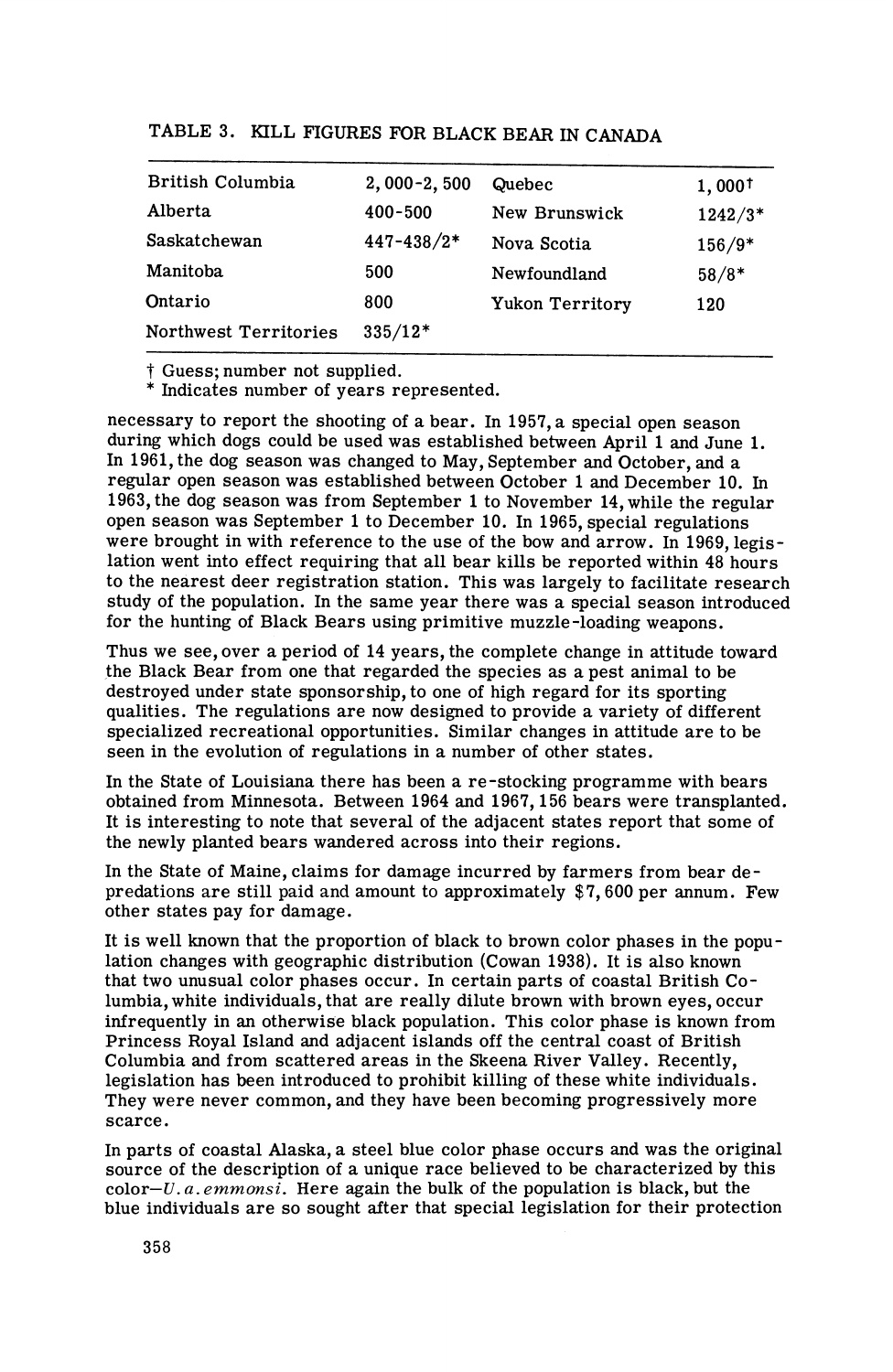has been enacted. Of the permissible kill per hunter in Alaska, only one may be of the blue color phase. This phase occurs also in a limited area of western Yukon Territory where no special legislation is in force.

# **The Polar Bear** *(Ursus (Thalarctos) maritimus)*

The Polar Bear is circumpolar in distribution and with the exception of some local reductions still occupies its primitive range. There is general agreement that the total numbers of this bear have been substantially reduced since the turn of the century and more particularly in the last 30 years. Since 1963, a well organized cooperative international research programme has been in progress. The cooperators have met formally on three occasions. The First International Scientific Conference on the Polar Bear was convened in Fairbanks, Alaska, 6-10 September 1965, a working-party met at IUCN headquarters at Morges in Switzerland 29-31 January 1968, and the Second Conference gathered again at Morges, 2-4 February 1970.

There is difference of opinion among the best informed specialists as to the probable total number of Polar Bears alive today. Figures of 8,000 to 10,000 appear with most frequency and the most recent statement (IUCN Bu1l.N-S, Vol. 2 No. 14: 118) states that fewer than 15,000 are thought to exist. This may be a quotation of figures produced by Uspenski & Shilnikov (1969), who estimated world population as 10,000-15,000 and Soviet population 7,000-8,000. The divergent figures arise from their being no firm basis for census over the large areas of the arctic polar bears inhabit. Estimates derived by the USSR researchers are based upon denning densities converted into numbers of breeding females in the Soviet Arctic and then using sex ratios, age ratios and the proportions of females with young to lone bears. On this basis the world population was estimated to be not more than 8, 000 individuals (Maksimov and Sokolov 1965). At the 1970 conference the total number, estimated again by Soviet biologists was placed at not more than 10,000 (IUCN News Release, Feb. 5,1970). I doubt that there was evidence to indicate 20% increase during the interval.

There is agreement that the kill in 1968 totalled about 1250. About 500 of these were shot by Canadian Eskimos. This is not significantly different from the figures estimated in 1965.

Uspenski (1969) attempts to summarize the mean annual kill of Polar Bears in the Soviet arctic and in the world by decades since the 18th century. One of his tables is given here as Table 4.

| Decade | Eurasia | Soviet Arctic | Greenland | Canada | <b>USA</b> | Total |
|--------|---------|---------------|-----------|--------|------------|-------|
| 1900   | 820     | 420           | 150       | 400    |            | 1,370 |
| 1920   | 1,020   | 720           | 200       | 500    |            | 1,720 |
| 1930   | 1,350   | 1,050         | 200       | 250    | 150        | 1,950 |
| 1940   | 950     | 650           | 150       | 350    | 150        | 1,600 |
| 1950   | 700     | 400           | 150       | 450    | 200        | 1,500 |
| 1960   | 300     | 50            | 150       | 500    | 250        | 1,250 |

TABLE 4. MEAN ANNUAL POLAR BEAR HARVEST IN THE WORLD FROM 1900 TO THE 1960's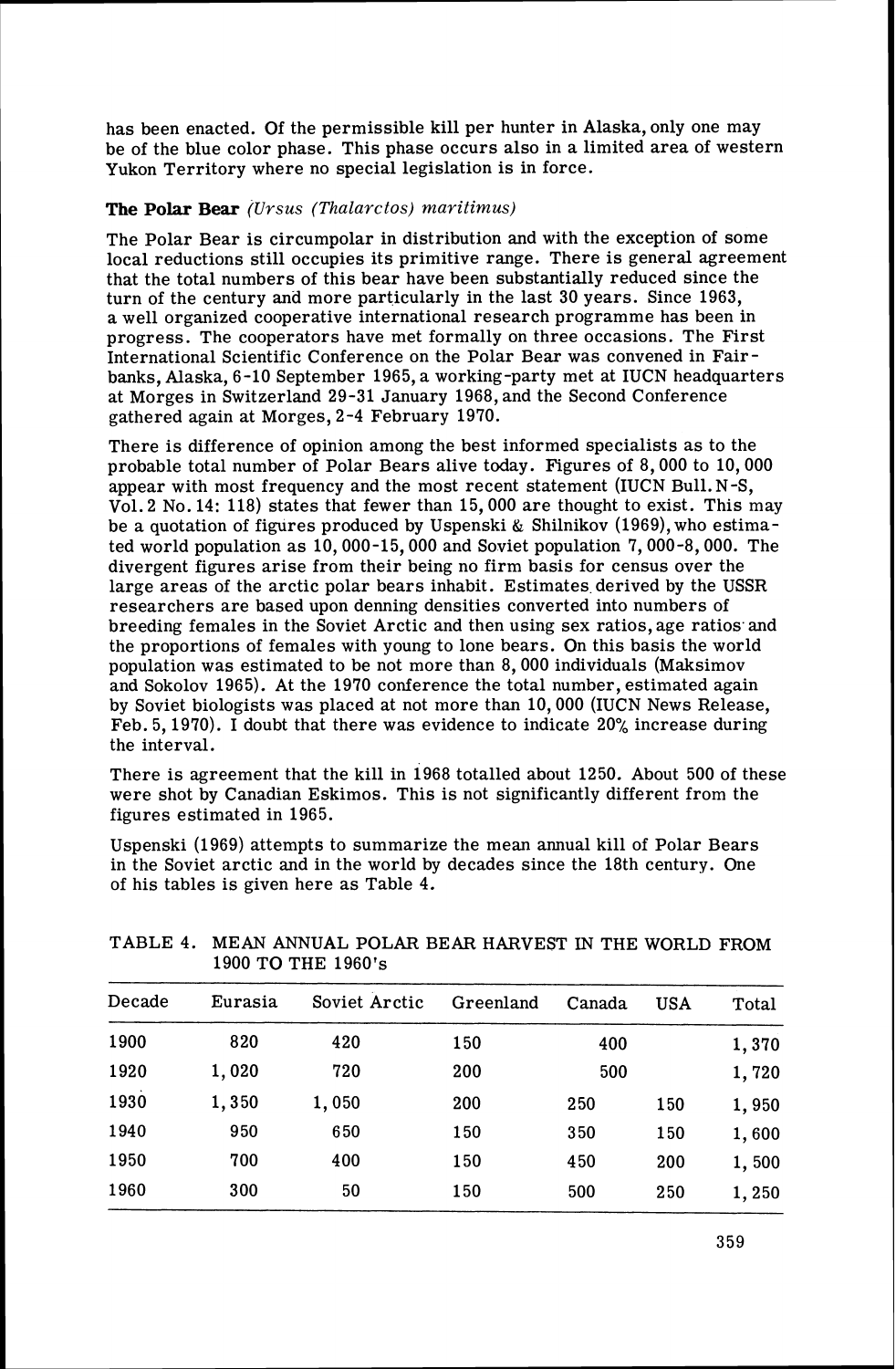The research already undertaken has led to the concept that there are regional populations in various parts of the holarctic that are relatively sedentary and that the interchange between them is probably low and probably also involves males more than females. These populations differ in their density, and in the extent to which they are hunted. Further research may indicate that they differ in other important ways (Jonkel 1970). On the world scene 5 more or less identifiable populations probably occur: (1) Spitzbergen-Franz Josef Land-east Greenland **(2)** Hudson Bay **(3)** the high Canadian Arctic (4) high Canada-eastern Alaska (5) western Alaska-eastern USSR. In the more detailed view of Canadian biologists there is evidence for regarding the Canadian Polar Bears as consisting of 8 such populations for management purposes (Jonkel 1970 *0p.cit.j.* 

Conservation. Protective measures include total prohibition of the shooting of Polar Bears in the USSR since 1956; and a prohibition upon shooting by other than Eskimos in Canada, with the recent modification that a quota has been established in the Northwest Territories limiting the permissible kill to 386 bears per year. These are assigned on a village or regional basis. It is also possible for a village through an eskimo hunter, and with permission of the Northwest Territories game authority, to authorize the filling of a quota-right by guiding an outside hunter upon a hunt. Cubs, yearlings and females with young are totally protected.

Greenland has enacted regulations to protect cubs and females with young, designated suitable firearms, prohibited traps, snares or set guns and hunting from aircraft or over-snow vehicles.

Somewhat similar regulations are in force in Norway where sport hunting is limited to one bear per tourist. Here however set guns were still permissible in 1970, but prohibited in 1971, at which time also quotas were established.

In Alaska hunting with the use of aircraft is standard practice. The season there is relatively long, extending from April 21 to October 14. This is in interesting contrast with the Greenland season which prohibits hunting between June 1 and October 1. There is no doubt that the difference reflects availability and the class of hunter participating.

There are no reliable data yet upon the vital questions of age specific mortality rate or reproduction rate within any of the populations but the research in progress is the best organized, best funded and best planned of any research on the Ursids and should lead to the development of scientifically sound conservation measures. Already some populations have been identified that are being hunted well below the replacement capacity.

Another most important outcome of the research has been to identify the most important denning areas. Protection of these from disturbance arising from human activity is of critical importance and should constitute a significant stricture upon plans for oil and mineral exploration in these areas of the Soviet and Canadian Arctic. The extent of denning upon the sea ice is unknown. The small number of females with cubs sighted off Alaska as compared with the much larger component of females with yearlings suggests that few bears den on the ice in this region.

#### **MANAGEMENT OF BEARS**

It is possible to identify some generalizations on matters of management. It is obvious that within the last 50 years, with few exceptions, bears of all species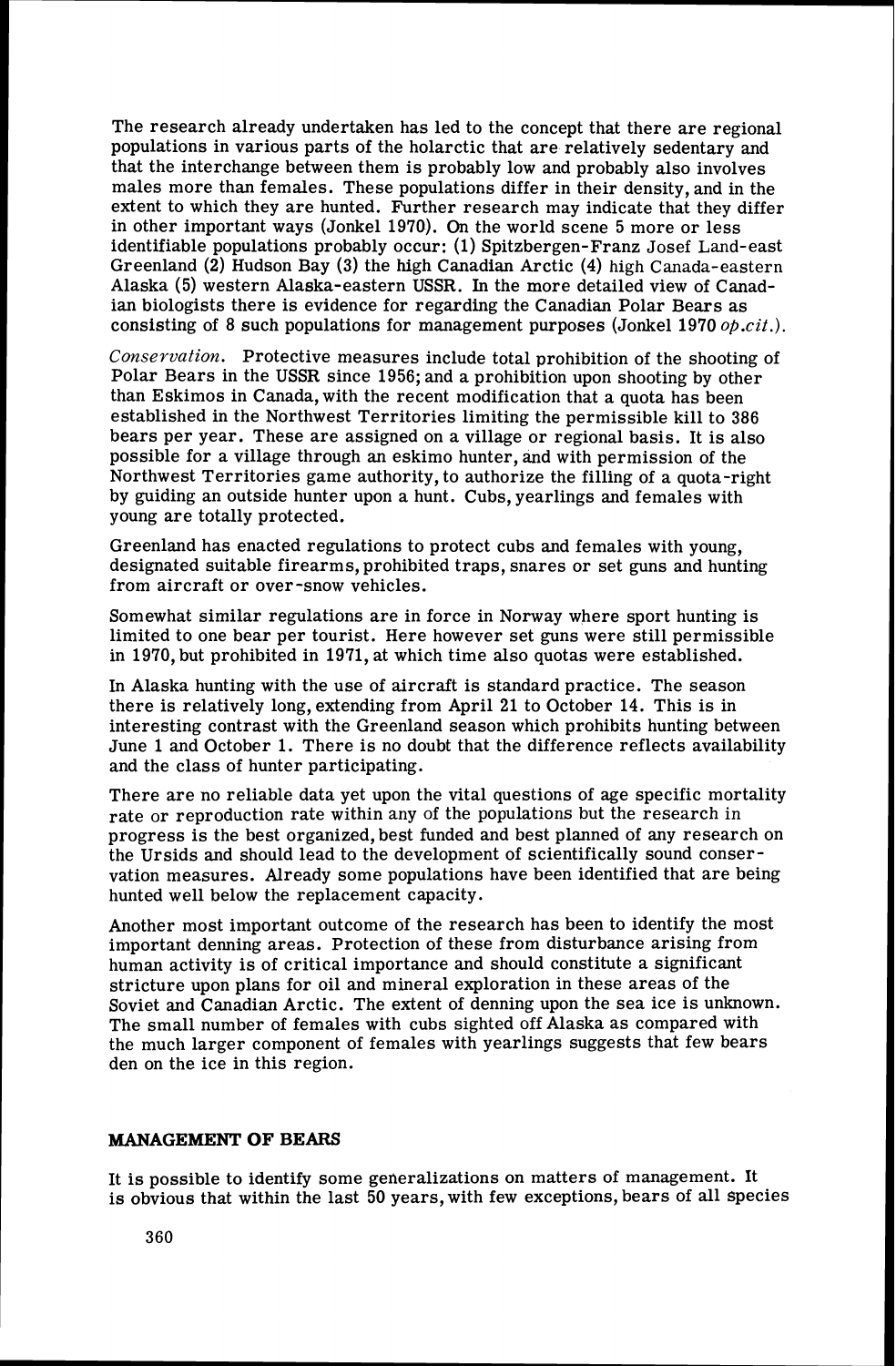throughout the northern hemisphere have ceased to be looked upon as serious competitors to man. No longer are they subject to destruction by any means at any time and frequently with government subsidy.

Bounties have disappeared except for a private bounty on Black Bears in a small area of West Virginia and an official bounty upon Brown Bears on Hokkaido. There are still large areas in Asia Minor, Afghanistan, Pakistan, India, Burma, and possibly China, where Brown Bears are afforded no protection. In general however throughout Europe, USSR and North America all bears are regarded as important members of the biota and regulations are operating to perpetuate the species for sport hunting or for their contribution to the native economy.

No very ingenious management devices have been conceived and management, in the absence of reliable population data, can only be regarded as crude. Under these circumstances rule of thumb calculations suggest that for the Brown-Grizzly and Polar Bears harvests may not exceed more than 1:17-20 except under unusual circumstances that give rise to high recruitment rates. A somewhat higher harvest ratio may be tolerable for the American Black Bear, but this will depend on local circumstances arising from the food production of the environment, density tolerance, and the degree to which hunting substitutes for natural mortality.

In some areas of the United States the tenor of regulations' is to improve and manage the recreational aspects of bear hunting as well as maintaining the population. In general there has been a tendency to shorten seasons. In some places emphasis is placed upon the spring season and thus to separate bear hunting from the open seasons for deer and other ungulates.

The increasing use of aircraft for industrial transport and for movement of hunters into remote areas has introduced a new threat to effective management of the Brown-Grizzly Bear in northern North America. No effective techniques have been devised for controlling the illegal use of such vehicles in the hunting and killing of bears.

In the prospect that expansion of human populations into now wild lands will continue, it is important to seek information upon minimum viable populations. and the size and nature of ranges capable of supporting such bear numbers. Some clues are available from existing data. Relict populations of Grizzly Bears in Yellowstone and Glacier Parks demonstrate that populations of  $200<sub>\pm</sub>$ bears occupying range at 5-7,000 acres per bear are successfully self maintaining. Some island populations in Alaska could certainly yield data on this point. The Sierra del Nido population of  $30<sub>±</sub>$  bears on 2-5,000 acres was apparently self sustaining; the Abruzzi Park group of  $60-80<sub>±</sub>$  bears occupies only about 600 sq. kilometers.

When we look at the Black Bears in the United States we find that Erickson *et al.* (1964) had a population that varied through the years from 84 to 168 animals on the 400 square mile study area in Northern Michigan. Jonkel (1967) on his 80 sq. mile area had a maximum density of 1.2 per sq. mile.

The smallest kills are from Georgia 25/yr., Texas 2-4/yr., Mass. 8/yr., West Virginia 55/mean over 21 years, Tennessee 31 (19-50), New Jersey 1-4, Florida 25-50, a total of 146-177. These states estimate their populations as 500,50,25-50,525-594,350,20,500-1000, or a total of about 2000-2600 for a kill approximating 1bear per 1.3 to 1.8 sq.mile.

It appears therefore that minimum harvests have been taken on a continuing basis from populations estimated to be 50 bears or less. The total of the three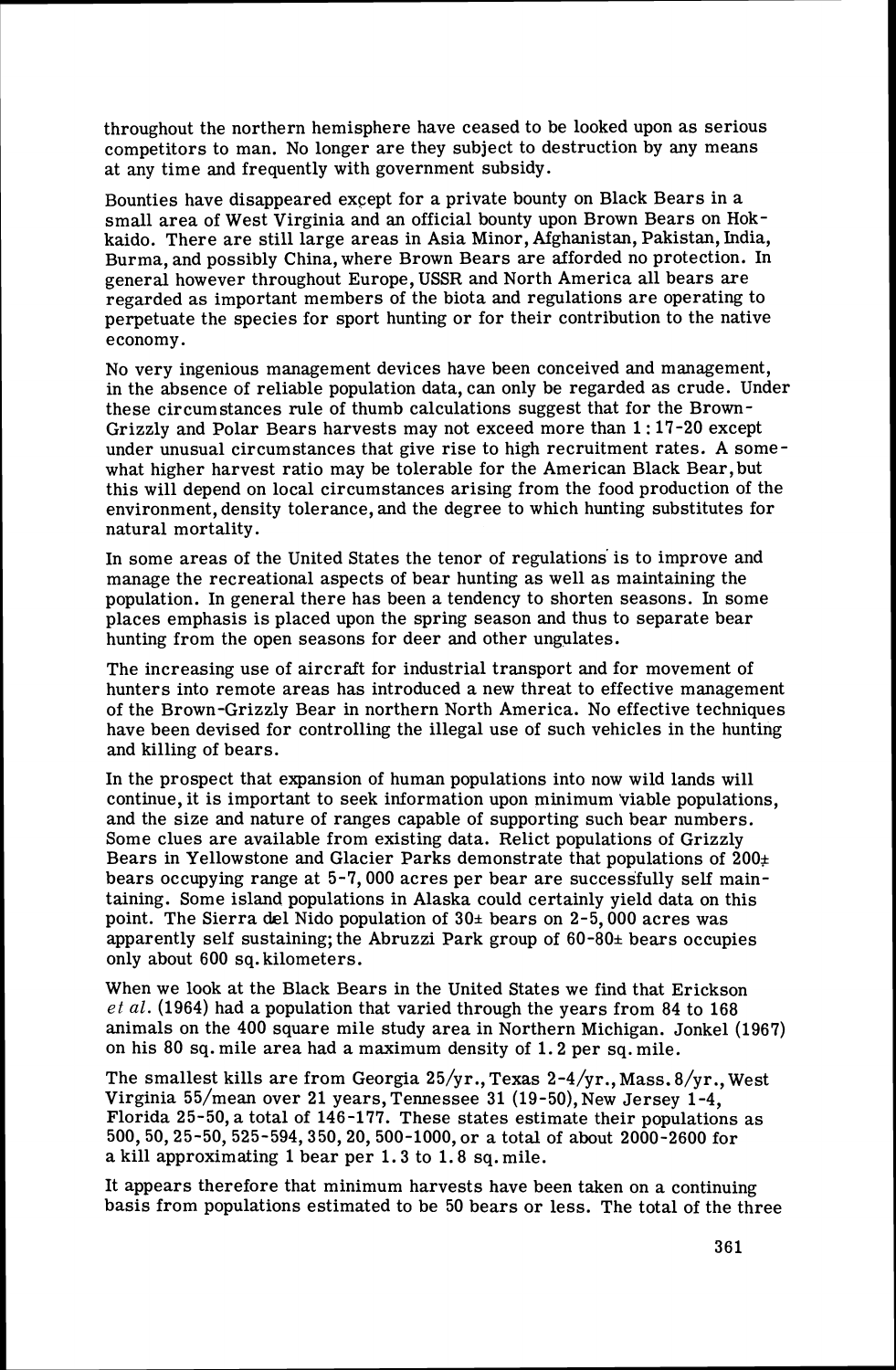smallest takes is 11bears from a total number of about 120 bears or roughly 1in 10. I do not know whether this 1/10 relationship has been built into the statistics by a conversion factor used at the department level to estimate total population from their reported kill. The three smallest apparently selfsustaining state populations are thought to be in the order of 20-50 animals.

A population of 50 bears with normal distribution of sex and age categories would include but 6 or 7 females of breeding age, producing not more than 4-5 surviving cubs per year. Thus the entire recruitment would be only 3 or 4 animals per year and the yield on a long term basis could not be more than that or 1 in 12-18. It seems likely therefore that viable populations as small as 50 bears could exist but they could not support a sport hunting programme of consequence. A population of Black Bear to yield 25 trophies a year would have to be about 300 bears as a minimum.

In Grizzly-Brown Bears, with their lower reproductive rate, similar figures would suggest  $400 - 500$ ± bears as necessary to provide an annual take of 25-35 animals. This comes very close to the calculated permissible take on Kodiak Island.

Among the world's bears the two species in greatest danger seem to be the Spectacled Bear and the Sloth Bear. Very little is known about either species and it would be well worth while stimulating long term studies of each of them. At the subspecies level the Baluchistan race of the Asiatic Black Bear, the Mexican Grizzly, the Syrian and Alpine Brown Bears, and if identification is correct, the relict populations of the plains Grizzly in the Swan Hills area of Alberta, are those in greatest hazard of extermination. In most instances human encroachment on habitat, that reduces its essential wildness and intensifies contact and conflict with man, are the forces likely to result in permanent loss of these interesting types of bears.

## **MANAGEMENT IN PARKS AND PROTECTED AREAS**

The management of the bears in National Parks and protected areas is of increasing importance as the use of such areas by people increases rapidly. Larger numbers of visitors into the more remote areas of parks will increase the number of contacts between people and bears (Martinka 1970) and perhaps render the 'wilderness' less suitable as bear habitat. Most species, however, readily respond to man based food sources, habituate to people, lose their fear of them, and thus invite contacts that can result in serious injury or death to people and a resulting outcry against the presence of bears (Martinka  $\phi p. cit.$ ) Cole 1970, Craighead 1970).

There are two major sources of injury to man by bears. One is as old as man himself-accidental and sudden close contact in densely vegetated terrain that gives rise to reflex agonistic behaviour on the part of the bear. The other is the habituation of bears to expect food from man, via garbage, handouts, or food stores in tents and automobiles. Both participants in such contacts tend to lose fear of and respect for the other. Krott & Krott (1962) have proposed that the nature of the interaction has bear to bear characteristics. The problem faced by National Park administrators then becomes one of educating visitors to understand and respect bears and to re-educate bears into living wild and avoiding close contact with man. The matter has been closely studied recently by the National Scientific Advisory Committee for U.S. National Parks with special reference to the problems of Glacier and Yellowstone Parks in Montana. It is under review in Canada.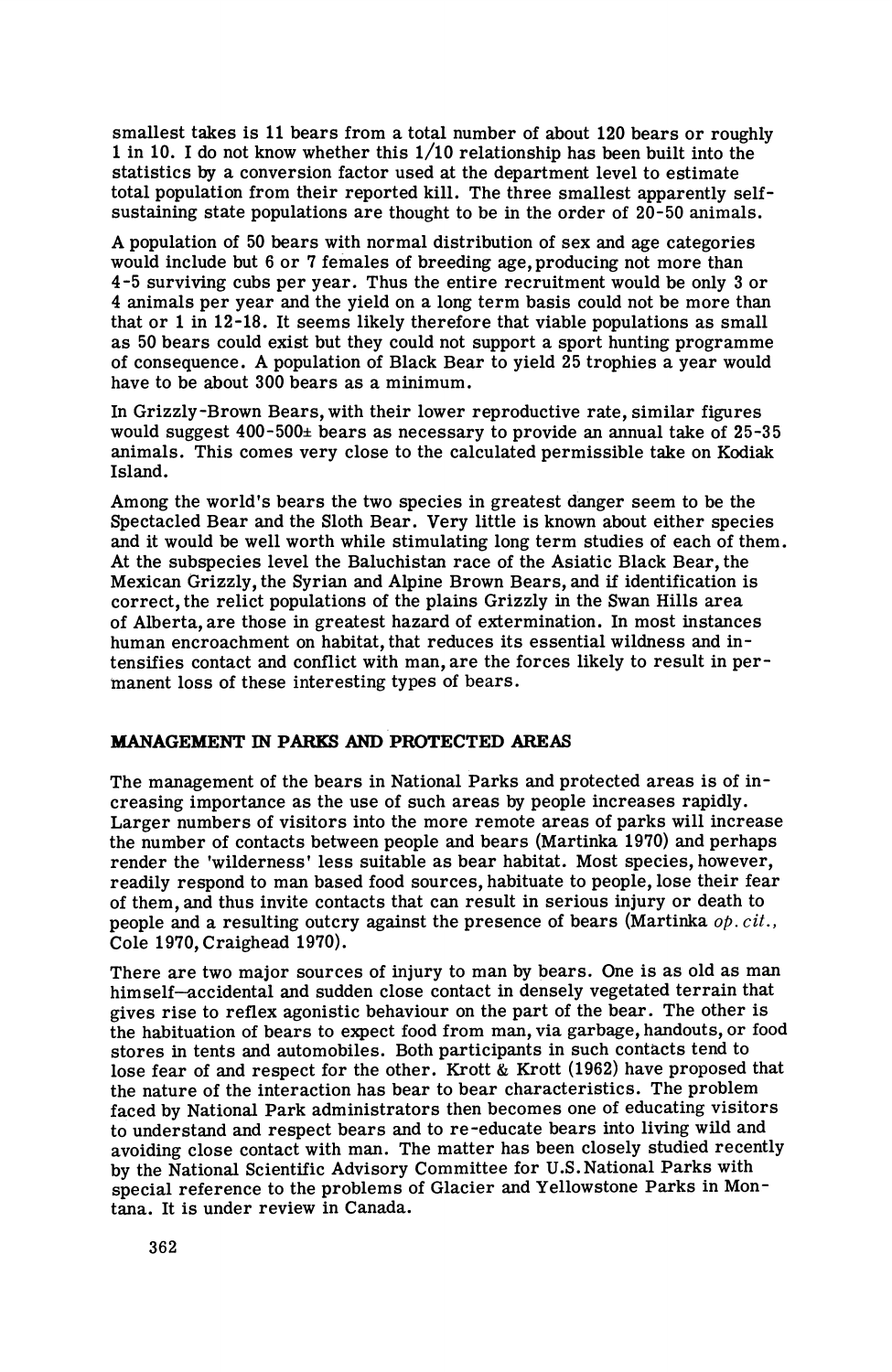Management goals that have been identified include (a) to maintain population of Grizzly and Black Bears at levels compatible with natural carrying capacities, (b) to regulate the behaviour of man in the park so as to minimize conflicts, and (c) to encourage bears to live their natural lives with minimum interference by humans (Leopold 1969).

The demands of the management exercise can be summarized under the following headings: (1) Removal of all trash and garbage from access by bears (Cole 1970, Martinka 1970). This will involve garbage disposal by incinerators or burial in bear proof areas, as well as bear proofing all waste containers in all parts of the park.

There can be legitimate differences of opinion in the likely reaction of bears to the withdrawal of a food source they have been accustomed to for many generations. We are familiar with the upsurge of bear damage complaints that arise when even a fully wild population faces a mast or berry crop failure. The anticipated consequences will be heavily dependent upon local circumstances and will certainly differ from one park to another.

It is urgent therefore to maintain constant and sensitive contact with the changed behaviour and to be prepared to counteract events likely to lead to added problems. These will involve:

(2) Intensive public education and enforcement of regulations involving people and behaviour even to temporary exclusion of hikers from some areas.

**(3)** Special concern for campgrounds such as patrols by night, drift fencing with electrified components, closing or relocation of campgrounds that prove to be particularly prone to bear contact.

(4) Research to develop a variety of means of deterring bears from campsites and similar situations as well as in the direct confrontations that may occur. The responses of bears to ultrasound, lights, repellent odours, repellent gases and similar devices, explosives such as noise grenades, roman candles or railway flares and other novel devices, should all be the subject of experimentation.

(5) Under certain circumstances provision of temporary food supplements, in areas remote from human activity-such as helicopter drop of carcasses of surplus big game or old horses etc. to encourage movement of bears away from traditional garbage areas and a return to appropriate patterns of natural feeding during a phasing out period of the education.

(6) Some bears will prove intractable. They must be removed, preferably by live trapping and transplanting into areas far removed from the ranges of their experience and with due concern for potential troublesome contacts with people. In making such transplants it is particularly important that the release plan acknowledges normal return distances.

For example, studies by Pearson (verbal report) in Yukon Territory suggests that relocation of mature grizzlies within 50 miles for females or 100 miles for males is likely to be unsuccessful. Cole (1970) reports  $60\%$  success with 50 Grizzlies of mixed age transplanted distances of 6-49 miles. Only 20% of yearlings and 2 year olds returned after transplant. Helicopter transport will probably be required but the cost may be justified when dealing with rare species. Careful documentation of experiences with distance transplant should be published to increase our knowledge on this point.

Troublesome bears that resist re-education and cannot be removed alive by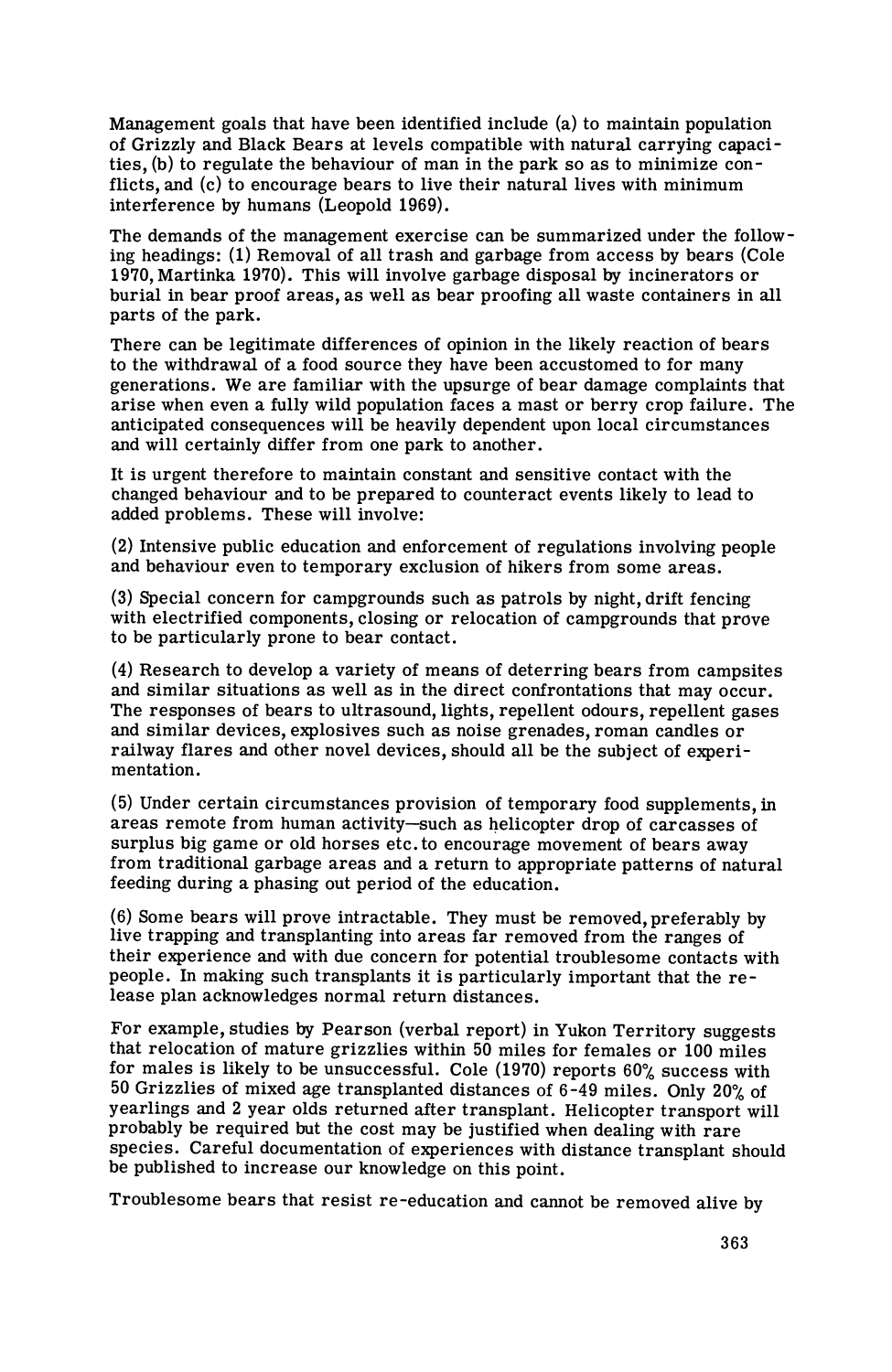transplant or into zoos may have to be killed. Where very rare genotypes are involved special effort should be made to avoid this necessity.

In the case of the Grizzly, Sloth Bear or Spectacled Bear, the rare and locally endangered species, the responsibility of the authorities is heavy. For example, 250-300 Grizzlies may contain no more than 15-20 breeding females in any one year. Thus a particular concern should be to protect this group. They should occupy a position of special priority.

Furthermore the re-education may have consequences far beyond the immediate scene. It may drive garbage habituated bears out of the parks onto areas where they will find their way to community food sources where they will enjoy none of the respect they merit within the park. A stock can be destroyed as effectively by moving it out of a protected into an unprotected area as it can be by shooting it on the spot. Coordinated local and regional action is called for.

At the present level of our understanding of bear populations and bear behaviour all such projects should be conducted in a research framework and the opportunity for learning is great.

#### **ACKNOWLEDGEMENTS**

In compiling the data upon which this review is based I have enjoyed the help of many biologists and administrators. In particular I acknowledge the prompt and helpful replies to my request for information on the part of the wildlife administrators of each State of the United States of America and of each Canadian Province. I regret that they are too numerous to thank individually.

Correspondents in all parts of the world provided information, advice, and references that are cited in the text. I am particularly indebted to the following: J. Eisenberg, Smithsonian Institution, Washington, D.C.; M. Krishnan, Myalpore, Madras, India: Tun Yin, University of Rangoon, Rangoon, Burma; I.R. Grimwood, Pakistan Forest Institute, Peshawar, N.W.F.P., Pakistan; T. J. Roberts, Roberts Cotton Associates, Khanewal, West Pakistan; K. Curry -Lindahl, Nairobi, Kenya; Tetsuo Inukai, Hokkaido University, Sapporo, Japan; Hiroyuki Masatomi, Senshu University, Bibai, Hokkaido, Japan; A. A. Kistchinski, Central Laboratory on Nature Conservation, Moscow, USSR; Franco Tassi, Parco Nazionale d'Abruzzo, Pescasseroli, Italy; Mohd Khan, Malay Nature Society, Kuala Lumpur, Malaysia; Arthur Pearson, Canadian Wildlife Service, White horse, Y. T., Canada; Charles Jonkel, Canadian Wildlife Service, Ottawa, Canada; John J.Craighead, Montana Coop. Wildlife Res. Unit, University of Montana, Missoula, Montana; Robert L. Rausch, Arctic Health Research Centre, College, Alaska; C. J.Martinka, U.S. National Park Service, Glacier Park, Montana; Glen F. Cole, U.S. National Park Service, Yellowstone National Park, Montana; Richard J. Hensel, U.S. Fish and Wildlife Service, Kodiak, Alaska; J.W. Lentfer, Dept. of Fish and Game, Naval Arctic Research Lab., Barrow, Alaska; W. E. Stevens, Canadian Wildlife Service, Edmonton, Alberta.

#### **REFERENCES**

- ANONYMOUS, 1970. Scientists from five nations voice concern for polar bear survival. 1.U.C .N. News Release. Feb. 5/70. 3pp. mimeo.
- BANFIELD, A. W. F. 1960. Distribution of the barren ground grizzly bear. in northern Canada. Nat. Mus. Canada, Bull. 166, 47-59.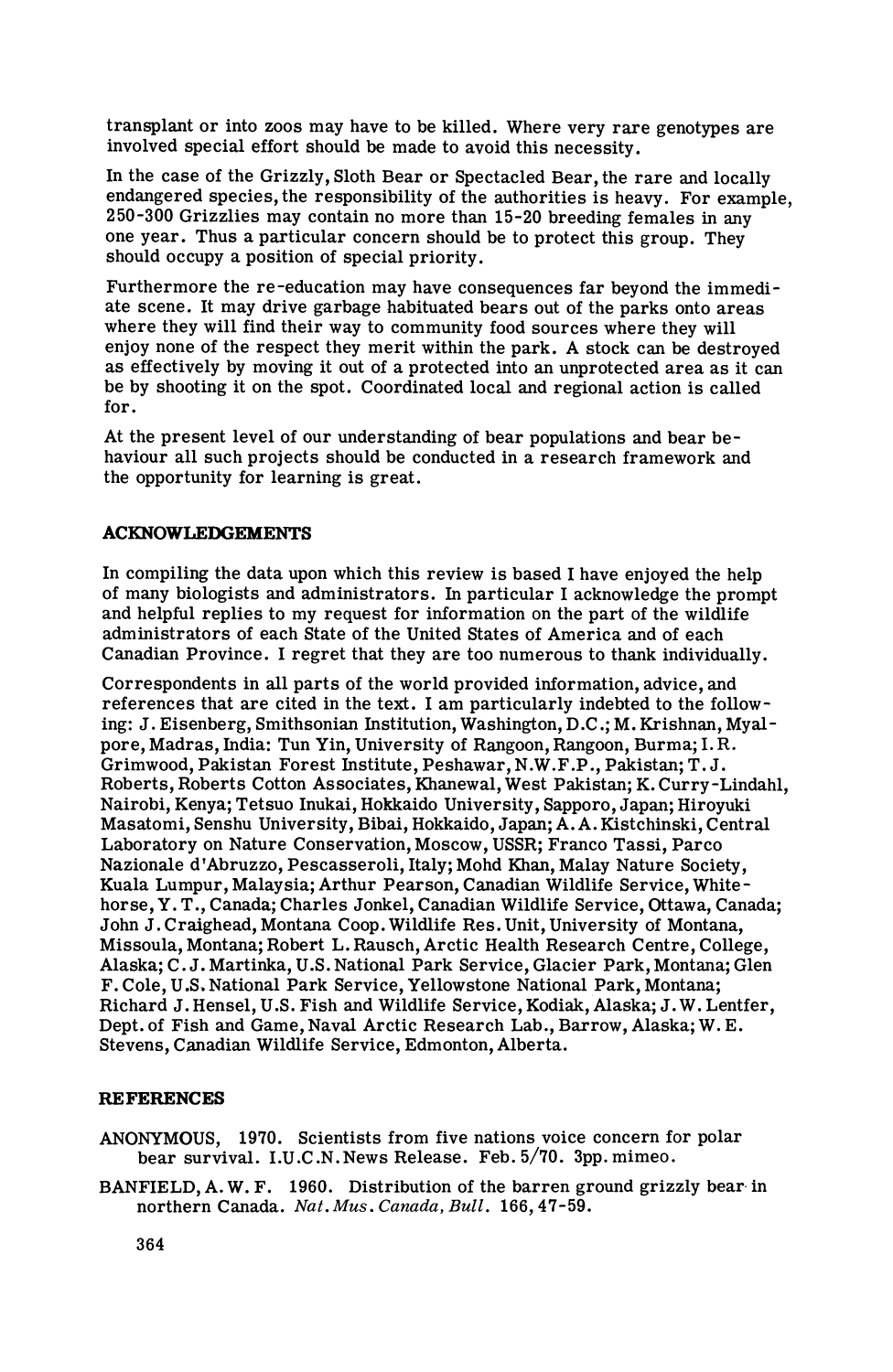- BARRICK, F. B. 1970. Bear study progress report. North Carolina Wildlife Resources Commiss. Newsletter 4 pp. mimeo.
- BOWES, J. 1959. Grizzly. *Imperial Oil Review 43:* 26-29.
- BROMLEY, J. 1959. *The bears of the southern far east of the USSR*. State Publ. House 'Nauka'. Moscow-Leningrad. pp. 1-221.
- CAHALANE, V. H. 1964. *A preliminary study of distribution and numbers of*<br> *cougar, grizzly and wolf in North America.* N.Y. Zool. Soc. 12 pp.<br>
COLE, Glen F. 1970. Grizzly bear management in Yellow stone Park. Research No *cougar, grizzly and wolf in North America.* N.Y. Zool. Soc. 12 pp.
- COLE, Glen F. 1970. Grizzly bear management in Yellowstone Park. Research Note #3,Yellowstone Nat.Park. 12 pp.mineo.

agement. Calgary 1970. 29 pp. mimeo.

- COWAN, I.McT. 1938. Geographic distribution of color phases of the red fox and black bear in the Pacific Northwest. J. Mammal. 19 2: 202-206.
- CRAIGHEAD, J.J. & CRAIGHEAD, F. C. Jr. 1972. Grizzly Bear-man relationships in Yellowstone National Park. (This volume)
- CURRY-LINDAHL K. 1965. The plight of Scandinavia's large carnivores. *Aniwzals 7:* 92-97.
- DAVIS, D. D. 1962. Mammals of the lowland rain-forest of North Borneo. *Bull. Nat. MUS. State of Singapore* 31: 96.
- ELGMORK, K. 1966. Fredningsproblemer vedrorende den siste faste bjornestamme i for Norge (Vassfarbjornen). Foredrag Nord. Viltforsk. Konf., Stockholm, 1966. 34-39. stamme i for Norge (Vassfarbjornen). Foredrag Nord. Viltforsk. Konf.,<br>
Stockholm, 1966. 34-39.<br>
ERICKSON, A.W. 1959. The age of self sufficiency in the black bear. J.<br> *Wild. Mgmt.* 23(4): 401-405.<br> **1965.** The brown-grizz
- ERICKSON, A.W. 1959. The age of self sufficiency in the black bear.  $J$ . *Wild. Mgmt.* 23(4): 401-405.
- ERICKSON, A.W. 1959. The age of self sufficiency in the black bear. J.<br>Wild. Mgmt. 23(4): 401-405.<br>1965. The brown-grizzly bear in Alaska, its ecology and manageme:<br>Alaska Dept. Fish and Game. Fed. Aid. in Wildl. Rest. Pro 1965. The brown-grizzly bear in Alaska, its ecology and managemen<br>Alaska Dept. Fish and Game. Fed. Aid. in Wildl. Rest. Proj. Report. V:<br>----- 1966. Spectacled bear-status survey in South America. In The ark<br>underway: 2nd
- *underway: 2nd repwt of the World Wildlife Fund 1965-67:* 206-207.
- aerial survey results on brown bears. *28th N.Amer. Wildl. Conf.* 391-409. - 1966. Spectacled bear-status survey in South America. In The ark underway: 2nd report of the World Wildlife Fund 1965-67: 206-207.<br>- & SINIFF, D. B. 1963. A statistical evaluation of factors influencing aerial survey re
- *Mich. State U., Agric. Exp. Sta., Research Bull.* #4: 1-102.
- GEE, E. P. 1967. A note on the occurence of the Malayan sun bear *Helarctos malayanus Raffles within Indian limits. J. Bombay Nat. Hist. Soc.* 64: 352-354.
- GRENQUIST, P. 1970. Recent changes in Finnish game populations. *Finnish Game Res.* #50: 27-34.
- GREER, K. S. 1970. Grizzly bear mortality studies in Montana. Mss. 18 pp.
- GRIMWOOD,I. R. 1969. Notes on the distribution and status of some Peruvian mammals. Spec. Publ. #21, Amer. Committee for Int. Wildl. Prot. and N.Y. Zool.Soc. 86 pp.
- HAGLUND, B. 1968. De Stora Rovdjurens Vintervanor II. *Viltrevy* 5 (6): 217-361.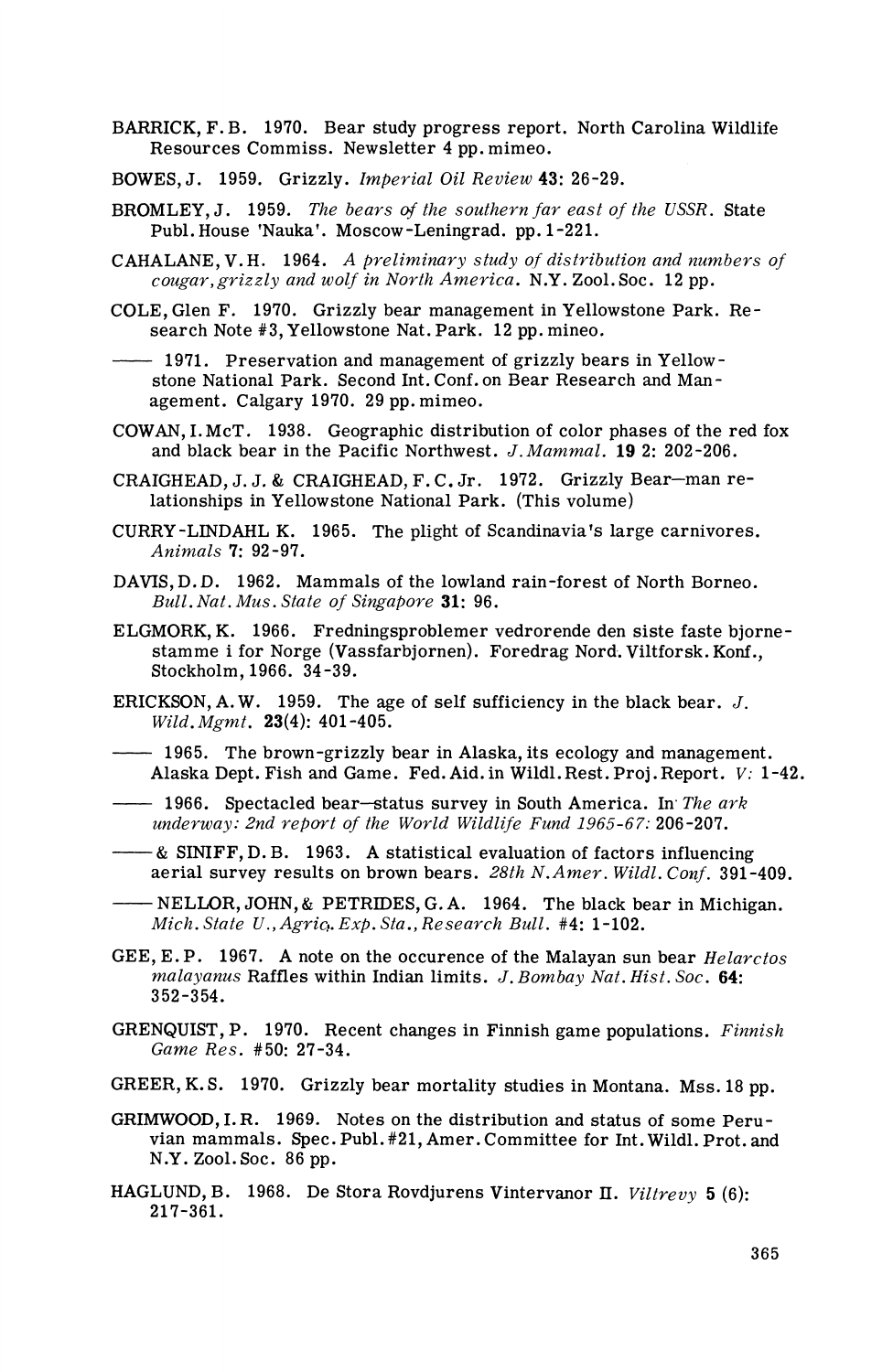- HATLER, D. F. 1967. Some aspects in the ecology of the black bear *{Ursus americanus*) in interior Alaska. M.Sc. Thesis, U. of Alaska. 111 pp.
- HERRERO, S. 1970. Human injury inflicted by grizzly bears. *Science* 170 (3958): 593-598.
- **INUKAI,** T. 1936. *The animal life of liokkaido.* Dai Nippon 1936 (reprint with new pagination) pp. 1-14. HERRERO, S. 1970. Human injury inflicted by grizzly bears. Science (3958): 593-598.<br>
INUKAI, T. 1936. The animal life of Hokkaido. Dai Nippon 1936 (reprime applied for control of the bear. Residue Reviews. 25: 315-318.

bear. *Residue Reviews.* 25: 315-318.

- ISAKOVIC, I. 1970. Game management in Yugoslavia. *J. Wildl. Mgmt.* 34(4): 800-812.
- JONKEL, C. J. 1967. The ecology, population dynamics and management of black bear in the spruce-fir forest of northerwestern Montana. Unpublished Ph.D. thesis, U. of British Columbia. 170 pp. 800-812.<br>JONKEL, C.J. 1967. The ecology, population dynamics and m<br>black bear in the spruce-fir forest of northerwestern Mont<br>lished Ph.D.thesis, U.of British Columbia. 170 pp.<br>—— 1970. Mss. report to I.U.C.N. Polar Bear G

- KLEIN, D. R., TROYER, W. & RAUSCH, R. **A.** 1958. The status of brown bear in Alaska. 9th Alaska Sci. Conf. 11 pp. mimeo.
- KROTT, P. & KROTT, G. 1962. Zum verhatten das braunbaren *(Ursus arctos*  L. 1758) in den Alpen. z. *f. Tierpsychol. Bd.* 20(H 2): 160-206.
- LANE, GRACE. 1970. The return of the animals. *Imperial Oil Review* 54(5): 21-25.
- LEOPOLD, A. S. 1967. Grizzlies of the Sierra Del Nido. *Pacific Discovery*   $20(5): 30-32.$
- -1967. Bear management policy and programme for Yellowstone National Park. Mss. 7 pp.

-1969. Weaning grizzly bears: A report on *Ursus arctos horribilis. Natural Histmy* 79(1): 94-101.

- MACPHERSON, A. H. 1965. The barren-ground grizzly bear and its survival in northern Canada. *Canadian Audubon Mag.* Jan-Feb. 1965. reprint pp. 1-7 Natural History 79(1): 94-101.<br>
MACPHERSON, A.H. 1965. The barren-ground grizzly bear and its sum<br>
in northern Canada. *Canadian Audubon Mag*. Jan-Feb. 1965. reprint<br>
pp. 1-7<br>
— & JONKEL, C. 1970. Polar Bear management ch
	- & JONKEL, C. 1970. Polar Bear management changes in Canada.<br>I.U.C.N. Polar Bear Group. 11 pp. mimeo.
- McKINLEY, D. 1962. The history of the black bear in Missouri. *The Bluebird* 29(3): 1-16.
- MAKSIMOV, I. A. & SOKOLOV, V. K. 1965. Polar Bear: distribution and status of stocks; problems of conservation and research. Proc. First Internat. Sci. Meeting on Polar Bear. U. of Alaska. pp. 39-43.
- MARTINKA, C.J. 1970. Grizzly ecology studies/Glacier National Park. Nat. Park. Serv. Progress Report. 1968. 43 **pp.** mimeo.
- MYREBERGET, S. 1969. The Norwegian population of brown bear *(Ursus arctos* L.). Papers of the Norwegian State Game Res.Inst. 2 ser.,nr. 29:21.
- NORRIS, T. 1969. Ceylon sloth bear. *Animals* Nov. 1969: 300-303.
- OSTROUMOV, A. G. 1968. Aero visual censusing of the numbers of brown bears in Kamchatka and certain results of observations on their behaviour. *Bull. Moscow Naturalists Soc.* 73(2): 35-49. (In translation).